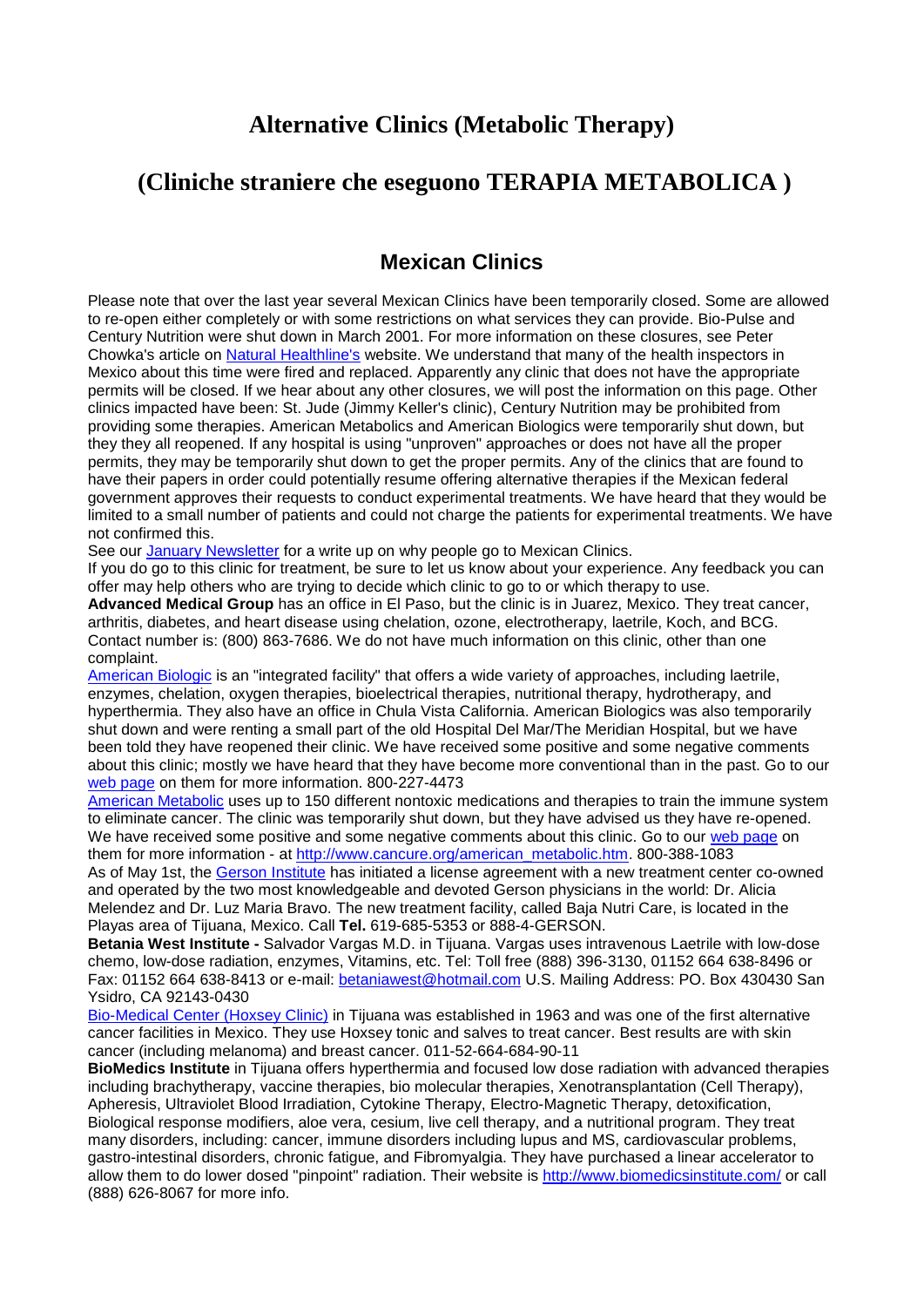BioPulse Rejuvenation Clinics were known for their intense treatments to fortify the immune system. The clinic in Mexico apparently did not have all the required permits to operate, so they are being prevented from using some of their therapies. They are currently focusing on a tumor marker test.

**Center for Immuno-Energy Therapy** has moved from Canada to Reynosa as they felt there they would be able to allow the medical support that need for more rapid elimination of cancers. They provide individuals with chronic degenerative health problems, including immuno-deficiency diseases, neuroimmune diseases, and problematic infections assistance on how to achieve wellness. They use magnetic therapy, chelation therapy, HANSI, enzyme therapy, photoluminescence/oxygenation of the blood, diet, herbs, and a special technique of intra-cancer injections. Phone 317-928-8885 for more details. We do not have many details about this clinic.

Centro Medico is a Windstorm Foundation Facility in Mexico. They tackle the "incurables" - emphysema, stroke, cancer, Lou Gehrig's, etc. using bio-oxidative therapies, oxygen therapy, vaccines, enzyme therapy, and herbal therapy. (Please note, this information came from *Third Opinion* by John Fink and has not been verified. We believe the clinic has been closed.)

**Century Nutrition**, Hulda Clark's research center in Mexico was temporarily shut down. They have reopened, but we don't know if there are any restrictions on what therapies they can use. For details call her association at 1-800-220-3741.

CHIPSA - the home of the Center for Integrative Medicine, is a modern full-service hospital located Tijuana. CHIPSA treats all forms of cancer and is one of the few places in the world where patients can receive the Coley's Toxins modalities. They use a modified Gerson Diet. They also use the VG-1000 vaccine, CoQ10, Ozone Therapy, Hyperthermia, Laetrile, DMSO, Wobe Enzymes, Chelation, Biological Dentistry, diet, supplements, and a variety of other approaches. 1-877-424-4772 - (1-877-4-CHIPSA) Contreras Clinic - See Oasis Hospital below.

CSCT -Cell Specific Cancer Therapy also known as Zoetron is in Tijuana, Mexico has been shut down.

Hospital Santa Monica, also known as the Donsbach Clinic, uses detoxification of the body, a rigorous course of immune enhancing and rebuilding therapies and many disease-specific treatment protocols, including hyperthermia, oxygen/ozone therapy, light therapy, ultraviolet blood purification, diet and nutrition. 800-359-6547 or 619-427-3007

Europa Institute of Integrated Medicine - Contact Dr. Carolyn Bormann, a consultant for them has an office in California, but the clinic is in Mexico. They treat cancer and also multiple sclerosis, lupus, CFIDS, viral syndromes, and other immune dysfunctions. They use ozone, chelation, photoluminescence, UBI, hyperthermia, amino acid, enzyme, nutrition, hydrotherapy, neural therapy, and biologicals. (909) 338-3533. Genesis West Research Institute for Biological Medicine, previously run by Sergio Amescua, M.D., is now being run by Jacob Swilling, PhD. They treat cancer and other chronic and degenerative illnesses. Treatments include detoxification, non-toxic dentistry, chelation therapy, oxygen and ozone, therapeutic nutrition, pH balance, and Bio-Energetic Medicine. [www.cancertherapies.com](http://www.cancertherapies.com/) 831-309-7988

Gerson Healing Centers of America has an office in Bonita, California, but the main clinic is in the Oasis Hospital in Mexico. They not only treat cancer, but also heart disease, diabetes, multiple sclerosis, lupus, arthritis, and liver diseases. Therapy is Gerson, minerals, enzymes, liver extract, B12, acupuncture, botanicals, massage, and chiropractic. They offer a variety of educational programs.<http://www.gerson.org/> 1-888-4-GERSON

Harold Manner Center has an office in San Ysidro and a hospital in Tijuana, Mexico. They are best known for their use of laetrile in treating cancer. They were temporarily shut down but we have heard they have reopened.

**Hospital Bajanor** S.A. de C.V. in San Diego also treats arthritis, heart disease, lung infections, and kidney stones. They use detoxification, amino acids, laetrile, DMSO, EDTA chelation, GH3, polypeptides, Hoxsey, germanium, and nutrition. [www.bajanor.com.](http://www.bajanor.com/) 1-888-294-0342

**Hope4Cancer Institute** run by Antonio (Tony) Jimenez, M.D. is in Tijuana. They use Polyatomic Aphaeresis, Carnivora, PolyMVA, oxygenation, alkalinizing, detoxify, anti-tumor agents, stimulate immune status, nutritional program, and prayer. Medical dentistry is also done here. Their website is

[http://www.hope4cancer.com/,](http://www.hope4cancer.com/) or email [drtony@hope4cancer.com.](mailto:drtony@hope4cancer.com) Tel: 011 526 680-6654 or Fax: 011 526 680-6654. Patient Response line at 800 670-9124. We do not have much information on this clinic.

**I.M.A.Q - Dr. Castillo** - Dr. Isai Castillo Ramos in Tijuana treats cancer, diabetes, arthritis, and many chronic diseases. He uses IVs, Hoxsey, laetrile, nutrition, etc. Costs to go to his clinic are very low compared to many other clinics. 800-296-9881<http://www.drcastillo.com/>

**Institute of Chronic Disease** is run by Dr. Gustavo Andrade. They treat cancers, Candidiasis, Chronic Fatigue Syndrome and Herpes. Therapies include conventional therapies, vitamins, enzymes, laetrile, ozone, shark cartilage, Hydrazine Sulfate, and chelation. [http://www.bajaonline.com/dr](http://www.bajaonline.com/dr-andrade/programs.htm)[andrade/programs.htm](http://www.bajaonline.com/dr-andrade/programs.htm) 011-526-680-9292.

International Bio Care Hospital and Medical Center (IBC) in Tijuana uses a program founded on a broad basis of lifestyle changes, of which nutrition is among the most important to help rebuild the immune system.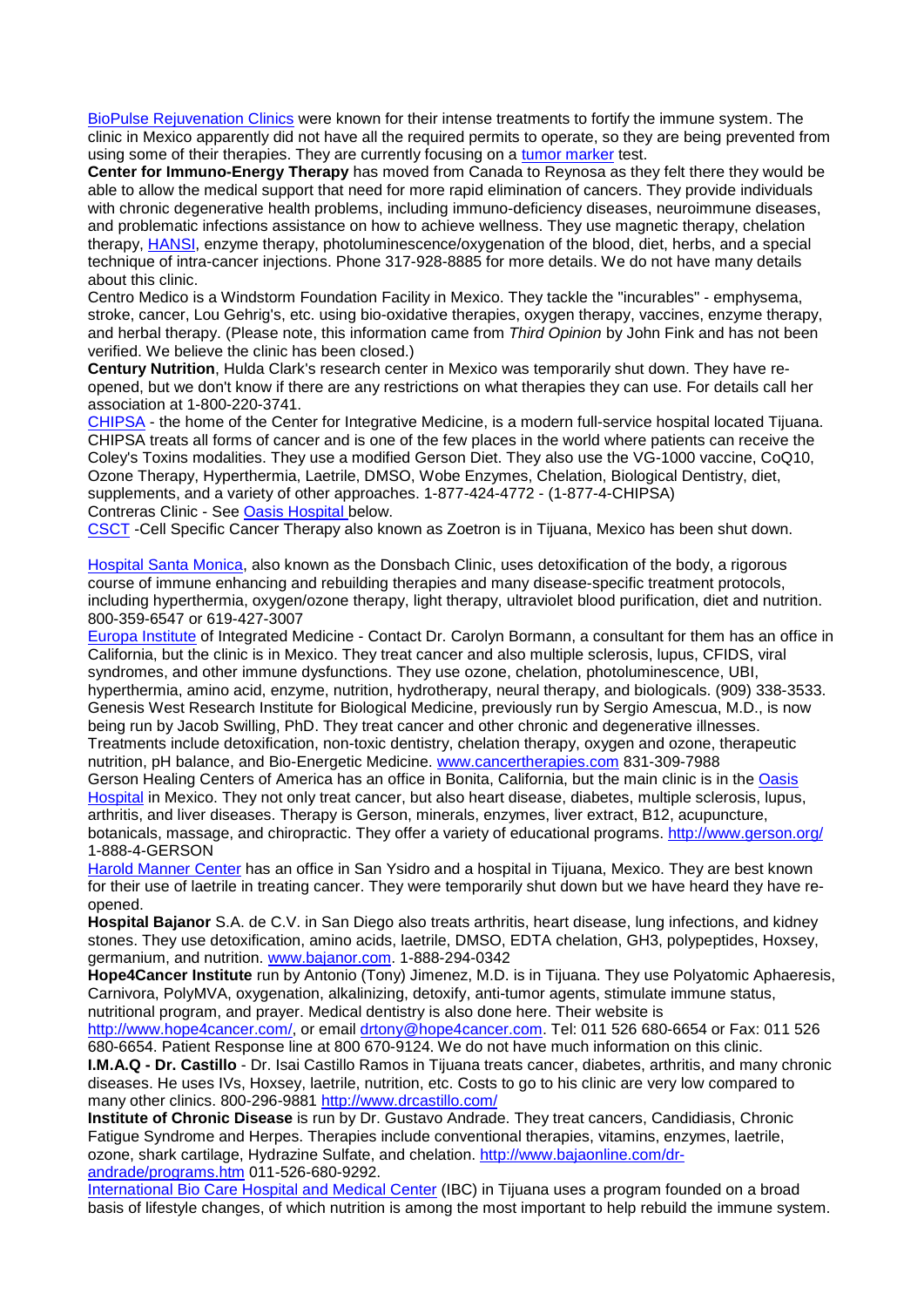They also use UBIT - ultraviolet blood irradiation, bioelectrical repolarization (BER) and anti-fungal therapy. They are a full in-house hospital. (800) 785-0490 [http://www.ibchospital.com.](http://www.ibchospital.com/)

**International Center for Medical & Biological Research**, Inc. has an office in San Diego and clinic in Mexico. They treat prostate, breast, liver, lung, and bone cancers, testicular, melanoma, multiple myeloma, and leukemia. They use electromagnetic treatment according to Nordstrom and Rife, chelation, and the center's own vaccines. Phone: Dr. Suzanne Henig at (619) 481-5284 or 011-52-66-30-18-53. We don't know very much about this clinic.

**International Medical Center** in Juarez Mexico. They treat cancers, heart disease, circulatory problems, arthritis, diabetes, amyotrophic lateral sclerosis, chronic fatigue, Epstein-Barr virus, candidiasis, hypoglycemia, Parkinson's disease, Alzheimer's disease, and most chronic degenerative diseases.

Treatments include chelation, hyperbaric oxygen, electrotherapy, hydrotherapy, colon therapy, ozone therapy, detoxification, respiratory therapy, physical therapy, acupuncture, shark and bovine cartilage, Koch vaccine, enzyme and nutritional therapy, and immunotherapy. Phone: (800) 621-8924. We don't know very much about this clinic.

**Medico Cirujano in Tijuana** is run by **Dr. Perez Garcia.** He uses IPT - Insulin Potentiation Therapy for treating cancer. 18 years of IPT experience. Dr. Garcia also has a training program. [www.iptq.com](http://www.iptq.com/) 011-52- (664)-686-5473.

**Mission Medical** has a clinic in Tijuana. They can be reached by calling (619) 662-1578. Their primary doctors are James Gunier, H.M.D., Ph.D.; Roberto Diaz, M.D., Ph.D.; N. They treat all forms of cancer as well as AIDS, arthritis, Alzheimer's, stroke, paralysis, rare neurological diseases, and chronic degenerative diseases. They use nontoxic therapies; tumor reduction therapy, tumorin, therapeutic immunology, RNA regeneration, Koch, Ridasa, immune therapy, rare homeopathic tumor related remedies, HCL mineral chloride infusion, super IV drops, herbology, Rife, Dia-Pulse, poultices, counseling, diet, lifestyle, and a personalized follow-up program. We don't know very much about this clinic.

**Monterrey Clinic**, formerly called the Davidson Cancer Clinic, is run by James Gary Davidson. Apparently he is under indictment. We do not recommend dealing with this clinic.

New Hope Clinic - Dr. Stephen Linsteadt - in Tijuana is best known for their use of BioElectric Cancer Therapy and BioResonance protocols from Germany. They are an integrative medical facility utilizing the latest techniques in the treatment of cancer, heart disease, arthritis, and most chronic degenerative diseases. Treatments include BioElectrotherapy, BioResonance, photoluminescence, oxygenation, chelation, immune system modulators and auto-vaccinations, enzyme and nutritional therapy.

Oasis of Hope Hospital - also known as Contreras Clinic is in Tijuana Mexico. (note: Gerson Center now operates out of its own clinic.) They are currently the only facility authorized by The Issel's Foundation to use use the name of Issels and Issels Treatment. They have been treating cancer patients over 35 years. USA Phone: 1-888-500-HOPE (4673)

International Phone: 011-52-664-6316111

Program for Studies of Alternative Medicines in Jalisco is run by Hector E. Solorzano, M.D., Ph.D. It was established in 1985 and treats cancer, arthritis, lupus, AIDS, diabetes, migraine, multiple sclerosis, and chronic renal failure using

216 different alternative therapies, including, DMSO, chelation, enzymes, amino acids, shark cartilage, electromagnetism, moxibustion, and lasers. (Please note, this information came from *Third Opinion* by John Fink and has not been verified.) Phone: 011-378-13532; -15133; -15134.

Providence Hospital, located just of outside of Tijuana, was founded in 1996 by Dr. Gary Tarasov. In addition to treating cancer, Providence Hospital also offers a unique vaccination program for those currently without cancer. 619-972-383.

San Diego Clinic in Tijuana uses a "Total Integrative Medicine Program" - the use of all major forms of alternative and complementary therapies to treat specific cancers and other degenerative conditions including MS, ALS, and CFS. Therapies include detoxification, nutritional programs, boosting the immune system, enzyme therapy, Biological (Biological Response Modifiers, especially cytokines) and Immunological Therapies, and a variety of vaccines. Costs to go to his clinic are very low compared to many other clinics. Contact: Vincent Gammill at (858) 523-9144 for more information on this clinic.

Sanoviv is a health resort on the Baja Coast at Rosarita Beach. They are a modern, beautiful facility right on the ocean that incorporates modern diagnostics with a variety of treatment programs. They treat many cancers as well as many degenerative diseases. They believe the body has the power to heal itself when provided with the proper nutrients and when relieved of its accumulated toxic burdens. Their website is [www.sanoviv.com](http://www.sanoviv.com/) or for more info call (800) SANOVIV.

Stella Maris Clinic in Tijuana offers a basic 21 day therapy which includes detoxification and individualized protocols to rebuild the immune system. Dr. Alvarez, who runs this facility, is one of our favorite doctors. 800- 662-1319.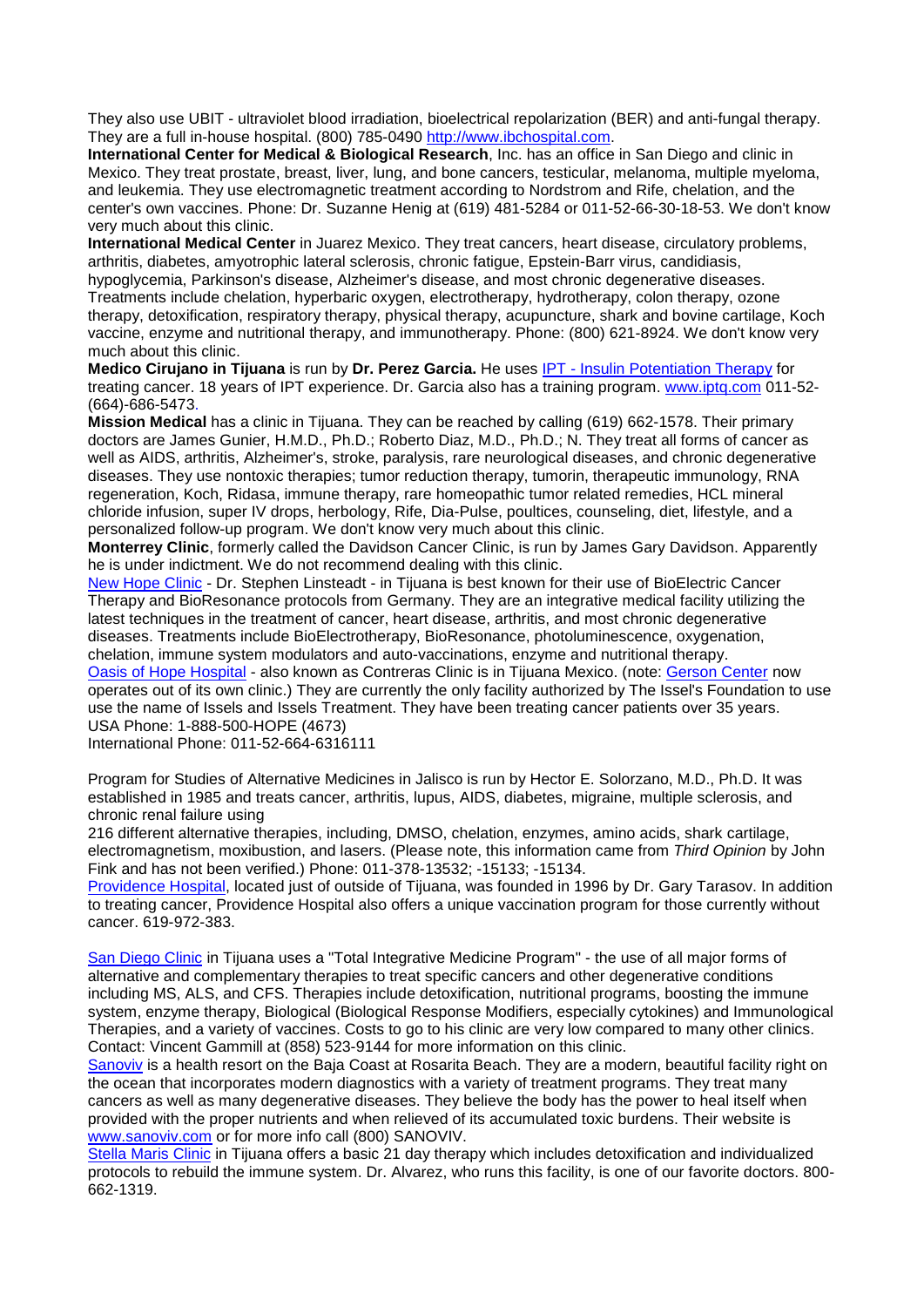Lawrence H. Taylor, M.D., is working as a consultant with BioMedics Institute in Mexico. (above) His program calls for a reordering of a patient's body and mind, from immune system support and detoxification to emotional counseling and a complete nutritional program. (888) 626-8067 or (909) 303-3250.

**Clinic Tours:**

If you would like to tour some of the clinics in Mexico, there are several organizations that provide tours, including:

**CCS Cancer Clinic Tours** in Modesto - 209-529-4697

**Private Cancer Tours aka Alternative Health Tours** 

P. O. Box 530218 San Diego, CA 92153-0218 Phone: (619) 475-3834 Fax: (619) 475-0753

E-mail: [getwell@healthtours.com](mailto:getwell@healthtours.com)

Website: [www.healthtours.com](http://www.healthtours.com/)

<http://www.alternativemedicaltours.com/> - 1-800-788-9050 - However, we understand they often only tour American Biologics and Hospital Meridian.

\*\*\*\*\*\*\*\*\*\*\*\*\*\*\*\*\*\*\*\*\*\*\*

The information on this page is provided by The Cancer Cure Foundation based on information we have received from a variety of sources, including the clinic itself, feedback from people who have gone to the clinic, and in some cases from clinic tours. The listing of a doctor or clinic here does not signify an endorsement by the Cancer Cure Foundation, unless we have indicated it. We encourage you to check out each clinic by visiting the clinic if possible, talking to people who have gone to the clinic (ask the clinic for contact information of people who have gone to the clinic), and by checking with other organizations as to what they know about the clinic. There are also some forums you can join to get feedback from others. We would also be happy to tell you what we know about any of these clinics.

If you do go to any of these clinics for treatment, be sure to mention you heard about them through The Cancer Cure Foundation, and be sure to let us know about your experience, positive or negative. Any feedback you can offer may help others who are trying to decide which clinic to go to or which therapy to use.

Back to the Directories Page.

# **List of other Clinics in Center/South AMERICA Offering Alternative Therapies**

The listing of a doctor or clinic here does not signify an endorsement by the Cancer Cure Foundation. We will add additional information about each clinic as soon as our staff has a chance to contact them. If we have a separate page for the clinic, there will be a hyperlink to that page. In addition, we are putting together a database that will include details including contact information, size of clinic, costs if available, whether they take insurance, etc. If you would like us to check our database to see if we have this information available on a particular clinic, or if you would like us to contact a clinic on your behalf, contact our office by emailing us at cof@cancure.org, or by calling us at (800) 282-2873 or (805) 498-0185 9-5 PST.

If you do go to a clinic for treatment, be sure to let us know about your experience. Any feedback you can offer may help others who are trying to decide which clinic to go to or which therapy to use.

## **Bahamas**

[Immuno-Augmentative Therapy Centre](http://www.cancure.org/iat_clinic.htm) in Fort Lauderdale has a clinic in the Bahamas. The goal of lAT is to build systemic levels of tumor killing immune complexes to the levels that would be found naturally in a balanced immune system - their credo is "we treat immune systems, not cancer." (242) 352 7455. **[http://www.iatclinic.com](http://www.iatclinic.com/)**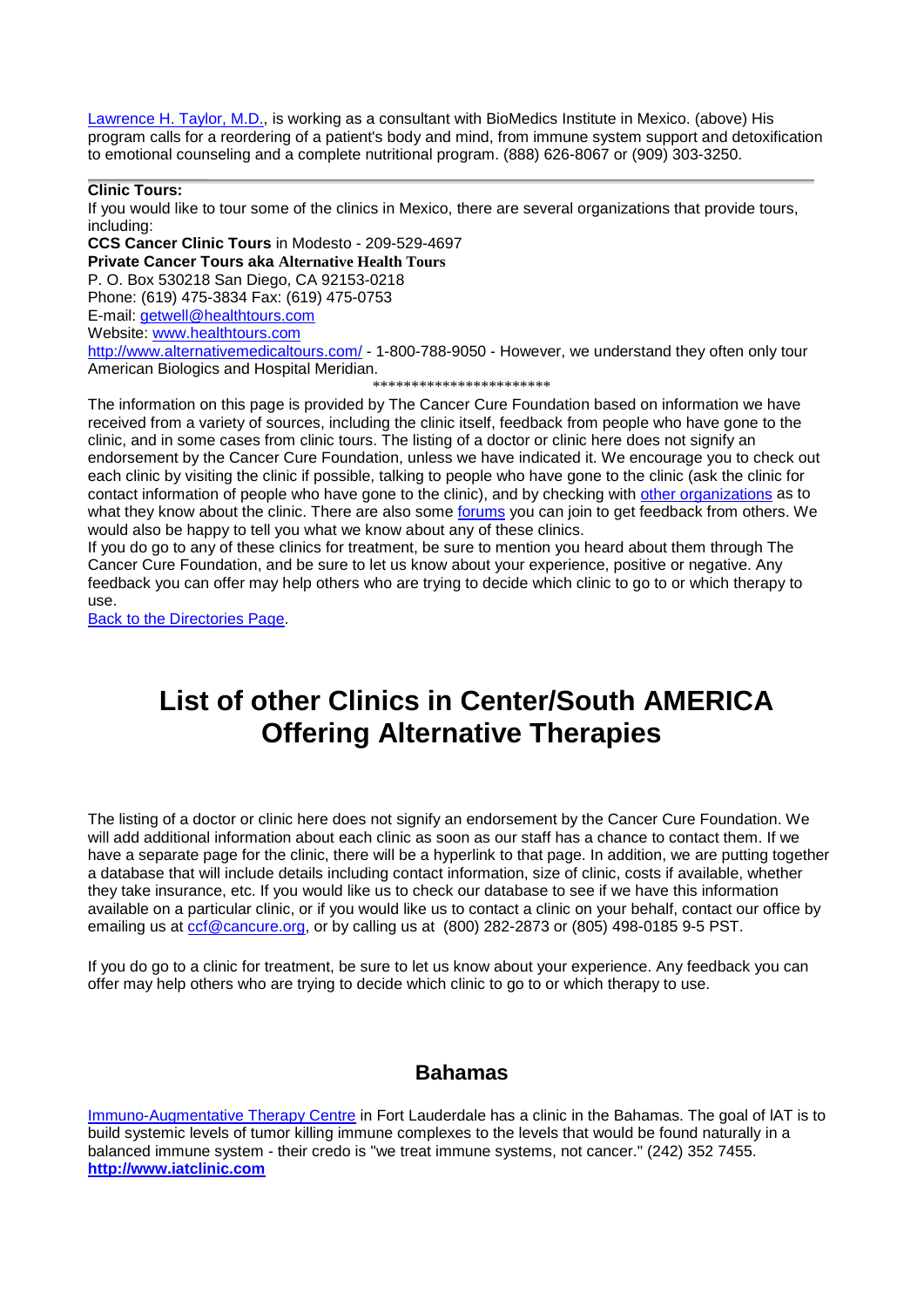## **Cuba**

In Havana, **Ozone Research Center** - Carlos Hernandez Castro, Ph.D., also treats senile dementia, Parkinson's, arthritis, diabetic neuroangiopathy, and glaucoma. Primary therapy is ozone therapy. 011-53- 721-0588

## **Ecuador**

**Robert B. Wickman DO ND** is Quito is an Osteopathic doctor, specializing in diseases of the nervous system and spinal column. He has treated many cancers, even advanced. He uses [IPT therapy,](http://www.cancure.org/insulin_potentiation_therapy.htm) diet and supplements. [Rbw66\\_2000@yahoo.com](mailto:Rbw66_2000@yahoo.com) 593-2-241-274

### **San Salvador**

**Hospital de Diagnostico,** a "boutique hospital" using art and music and other extra medical forms of gentleness and strength to add to its ambiance of healing, has added [HANSI](http://www.cancure.org/hansi.htm) AT to its list or therapies offered. To assure El Salvador of its integrity, it will be tested further there under the auspices of Stanford University, while other tests are beginning in St. Petersburg, Russia, in cooperation with the Pasteur Institute and the World Health Organization. Dr. Rodrigo Brito, president and director of Hospital de Diagnostico, and his staff will administer the treatment of late stage cancer along with the facility's arsenal of advanced equipment for cancer therapies. Dr. Cesar Bertacchini, oncologist and professor of oncology in Buenos Aires, Argentina, will join them as medical director of the program. Patients will be received beginning August 1, 2002. For additional information, contact Dr. Colleen Green at the U.S. Information Office (941) 358- 8500.

## **South America**

**Centro De Rejuvenecimiento Cellular Por Oxigenoterapia Hiperbarica** in Palmira, Colombia does adjuvant HBO treatment, especially for those receiving radiation or chemotherapy, mostly breast and prostate cancers. They also use nutritional and vitamin therapy. Tel. (57 ) (02 ) 272 45 44 , FAX : (57 ) (02 ) 273 32 28

In Cali there are two clinics that use allopathic and alternative, including Hyperbaric, Bio Energetic Medicine, homeopathic medicine, acupuncture, chelation, vitamin and nutritional medicine. These two clinics are: **Clinica de Medicina Biologica** del Dr. Arturo - Tel (57) (02) 554 12 87 and **Medicina Bio Energetica**, Dr. Elias Bechara Simancas - Tel (57 ) ( 02 ) 661 78 36 or email [ebechasim@hotmail.com.](mailto:ebechasim@hotmail.com)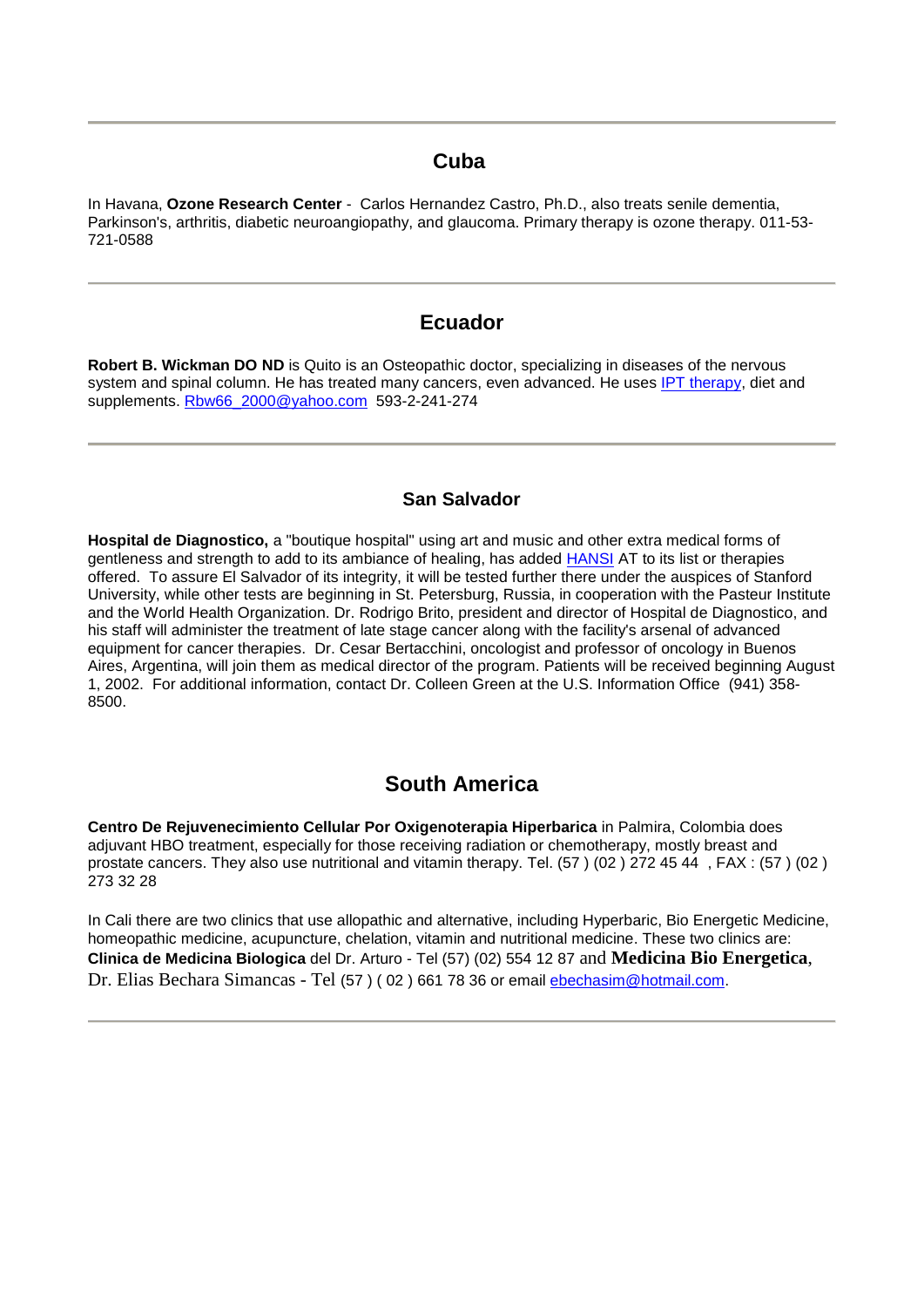# **List of Clinics in the United States Offering Alternative Therapies**

The following doctors, clinics and hospitals provide alternative treatments for cancer in the United States. If you are interested in a clinic outside of the United States, go to [Clinics Outside of the US,](http://www.cancure.org/directory_clinics_outside%20US.htm) or to our list of [Mexican Clinics,](http://www.cancure.org/directory_mexican_clinics.htm) which we have recently put on its own web page. We also have a [list of clinics that use a](http://www.cancure.org/combining_alternative_with_conventional.htm)  [combination of alternative and conventional therapy](http://www.cancure.org/combining_alternative_with_conventional.htm) to treat cancer. If you are interested in working with a naturopath, we have a web page devoted to [naturopathic physicians and traditional naturopaths.](http://www.cancure.org/naturopaths.htm) If you would like to find a homeopath who works with individuals with cancer, go to our page devoted to [homeopaths.](http://www.cancure.org/homeopathy.htm)

The listing of a doctor or clinic here does not signify an endorsement by the Cancer Cure Foundation. We will add additional information about each clinic as soon as our staff has a chance to contact them. If we have a separate page for the clinic, there will be a hyperlink to that page. In addition, we are putting together a database that will include details including contact information, size of clinic, costs if available, whether they take insurance, etc. If you would like us to check our database to see if we have this information available on a particular clinic, or if you would like us to contact a clinic on your behalf, contact our office by emailing us at [ccf@cancure.org,](mailto:CCF@cancure.org) or by calling us at (800) 282-2873 or (805) 498-0185 9-5 PST. We have been asked to add contact information to our website - We are still confirming this information, so if you find any of the phone numbers, websites, or addresses are not accurate, please let our [webmaster](mailto:webmaster@cancure.org) know.

Some people find it helpful to visit several clinics before choosing one. There are several companies that offer [clinic tours,](http://www.cancure.org/directory_mexican_clinics.htm) especially to the clinics in Mexico. If you would like us to put you in touch with these companies, we can help you arrange this.

If you do go to a clinic for treatment, be sure to let us know about your experience. Any feedback you can offer may help others who are trying to decide which clinic to go to or which therapy to use

## **USA**

#### **Alaska:**

**Elisabeth-Anne Cole, M.D., Ph.D.**, in Kenai treats immune dysfunction presenting as cancer-all phases, all tumors, at any location in the body, as well as AIDS, HIV, lupus, multiple sclerosis, Parkinson's disease, rheumatoid arthritis, chronic fatigue syndrome, Crohn's disease, diabetes, arteriosclerosis, and fibromyalgia. She uses nontoxic immune system enhancement and balancing through nutritional supplementation, diet, detoxification, oxygenation, and bioenergetic/electromagnetic strengthening, as well as acupuncture, neural therapy, and sclerotherapy. 907-283-7740.

**Brian Le Compte, MD** in Anchorage may use laetrile and IPT as part of his approach. phone: 907-344-7775 or email: [kininigen@hotmail.com.](mailto:kininigen@hotmail.com)

#### **Arizona:**

**Aeris Health Systems (AHS)** in Tempe, AZ is run by Dr. Charles A. Knouse, D.O. He specializes in alternative cancer therapies, stressing multi-modal integrated cancer treatment. Some of his approaches include: Intravenous vitamin C, Insulin-Potentiation Therapy [\(IPT\)](http://www.cancure.org/insulin_potentiation_therapy.htm) with either very low-dose chemotherapy or very high-dose intravenous vitamin C, intravenous alpha lipoic acid, supplements, and nutrition and lifestyle counseling. For more information, go to his website at [http://www.aerisclinic.com/.](http://www.aerisclinic.com/) To reach him by email - [info@aerisclinic.com.](mailto:info@aerisclinic.com) By phone: 480.446.8181 or toll free: 877-585-7684.

**Aidan Incorporated** in Tempe is a research-based facility that provides complementary and unique approaches to treating cancer. Their treatment approach is designed to help stimulate a person's own immune system to recognize and attack tumor cells. They believe defective or inadequate antigen (cell surface information) presentation and inadequate T cell recognition of tumor cells are the root cause of the development of most malignancies. They also believe that people with malignancies can have a much higher requirement of vitamin C and that vitamin C, given in adequate intravenous doses, can exert potent anti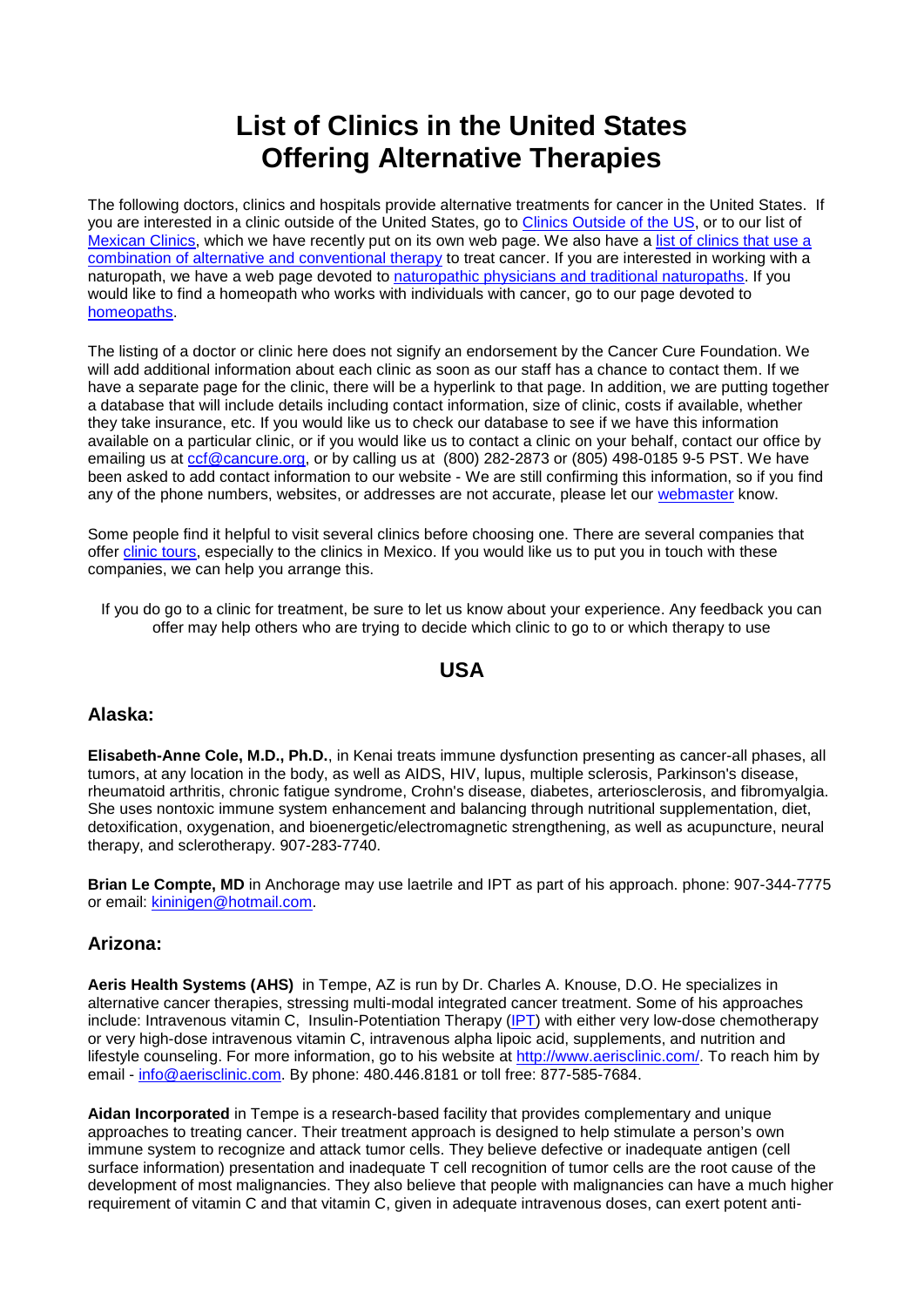tumor effects. They also use C-Statin as an anti-angiogenesis inhibitors to enhance the effectiveness of immune-based therapies. They also use a homeopathic form of dendritic cell therapy. Their website is just [www.aidan-az.com](http://www.aidan-az.com/) or call 800-529-0269. A write up on this clinic is in Alternative Medicine Magazine's November issue. To order a copy, go to [http://www.alternativemedicine.com.](http://www.alternativemedicine.com/)

**BioImmune** (formerly **[CancerOption.com](http://www.canceroption.com/)**) **Arnold Takemoto**, President [www.canceroption.com](http://www.canceroption.com/) (888) 663-8844 or (480) 778-1618. They really aren't a clinic, but they provide protocols to use at home. They can also recommend clinics that are using their protocols. We have heard they have a good protocol for leukemia.

**The First Resort** in Green Valley, AZ is run by Bryan McConnell, ND. It is mostly a general practice, but he does treat cancer using a variety of approaches. He uses IV vit C, [IPT,](http://www.cancure.org/insulin_potentiation_therapy.htm) diet, exercise, colon hydrotherapy, detox, cleansing, chelation, EDTA, trained in Gerson and other diet programs, juicing, classical homeopathy, darkfield microscope, hoxsey, essiac, bio-oxidative therapies, constitutional hydrotherapy, hydrazine sulfate, Poly MVA for cancer cytotoxic action, DMSO, and dry sauna similar to Hubbard protocol. Call 877- 399- 9212 or 520 399-9212. <http://www.thefirstresortaz.com/>

**Integrative Health Care, PC**, in Scottsdale AZ, is run by Alan Christianson, ND treats almost any type of cancer, even later stage cancers. They use metabolic therapies for those not undergoing conventional care. For those doing conventional treatments, they use intravenous nutrition and botanical meds to prevent side effects and help efficacy of chemo/radiation. Call (480) 657-0003 or go to their website at [http://www.integrativehealthcare.com/.](http://www.integrativehealthcare.com/)

Effective February, 2001, **[Immune Therapies International \(ITI\)](http://www.cancure.org/immune_therapies_international.htm)** will be operating two clinics that will offer treatments for people with cancer. One is in Dunwoody, Georgia (Atlanta area) and the other is in Tucson, Arizona. Their approach uses state-of the art medicine and diagnostic testing which will mobilize the body, mind, spirit, and emotions toward ongoing health. Each participant's individualized treatment plan is developed by [Dr. Jesse A. Stoff M.D. \(H\),](http://www.immunerecovery.com/drstoff.htm) Director of Integrative Medicine and his team of health professionals. ITI's medical model is integrative medicine at its best. For information on their facilities, go to <http://www.immunerecovery.com/facilities.htm> or call them at 866-471-4743.

Jesse Stoff, M.D., is no longer associated with Solstice or **IntegraMed**. He is training doctors and setting up treatment protocols for [Immune Therapies International \(ITI\).](http://www.cancure.org/immune_therapies_international.htm)

[New Hope Medical Center](http://www.cancure.org/new_hope_medical_ctr_.htm) in Scottsdale uses alternative methods to treat immune deficient illnesses such as cancer. Dr. Fredda Branyon, Director, and Dr. Mario Galaburri, NMD, agree that a physician should never just treat the symptoms of the illness, but treat the individual as a whole. Dr. Ronald Peters, MD, MPH, has also joined the New Hope team, reinforcing New Hope Medical Center's commitment to offer its patients an aggressive, non-invasive approach to the treatment of cancer and other auto-immune diseases. Dr. Peters has 15 years of experience in integrative medicine and nutritional biochemistry, with special emphasis in the treatment and prevention of chronic disease. **Phone** (480) 556-0182, toll free: (888) 518-7788, or go to their website at [http://www.newhopemedicalcenter.com/.](http://www.newhopemedicalcenter.com/)

**Dr. Michael Uzik, ND.** works with Arizona Naturopathic Physicians in Tucson AZ treats a wide range of conditions, including HIV, cancer, MS, chrones, etc. using nutritional IVs, mistletoe, ambrozile (oleander), copper reduction therapy for anti-angiogenesis, chelation, diet, herbs, heavy metal detox, etc. He is also an ND for Southern AZ AIDS Foundation. He only sees patients if they are under the care of an oncologist. 520- 546-2321.

## **California:**

**For a list of alternative practitioners in Ventura County, go to** 

[http://www.cancure.org/alternative\\_practitioners\\_ventura.htm.](http://www.cancure.org/alternative_practitioners_ventura.htm) This list includes more than just doctors - it will include massage therapists, Reiki and QiGong practitioners, naturopaths, and more.

**Advanced Medical Clinic**, in Encino is run by Ilona Abraham, M.D. They also treat heavy metal toxicity, and chronic depression of the immune system. They use chelation, mercury detoxification, homeopathy, and nutritional supplements. Their website is [www.antiaging-techniques.com.](http://www.antiaging-techniques.com/) 818-345-8721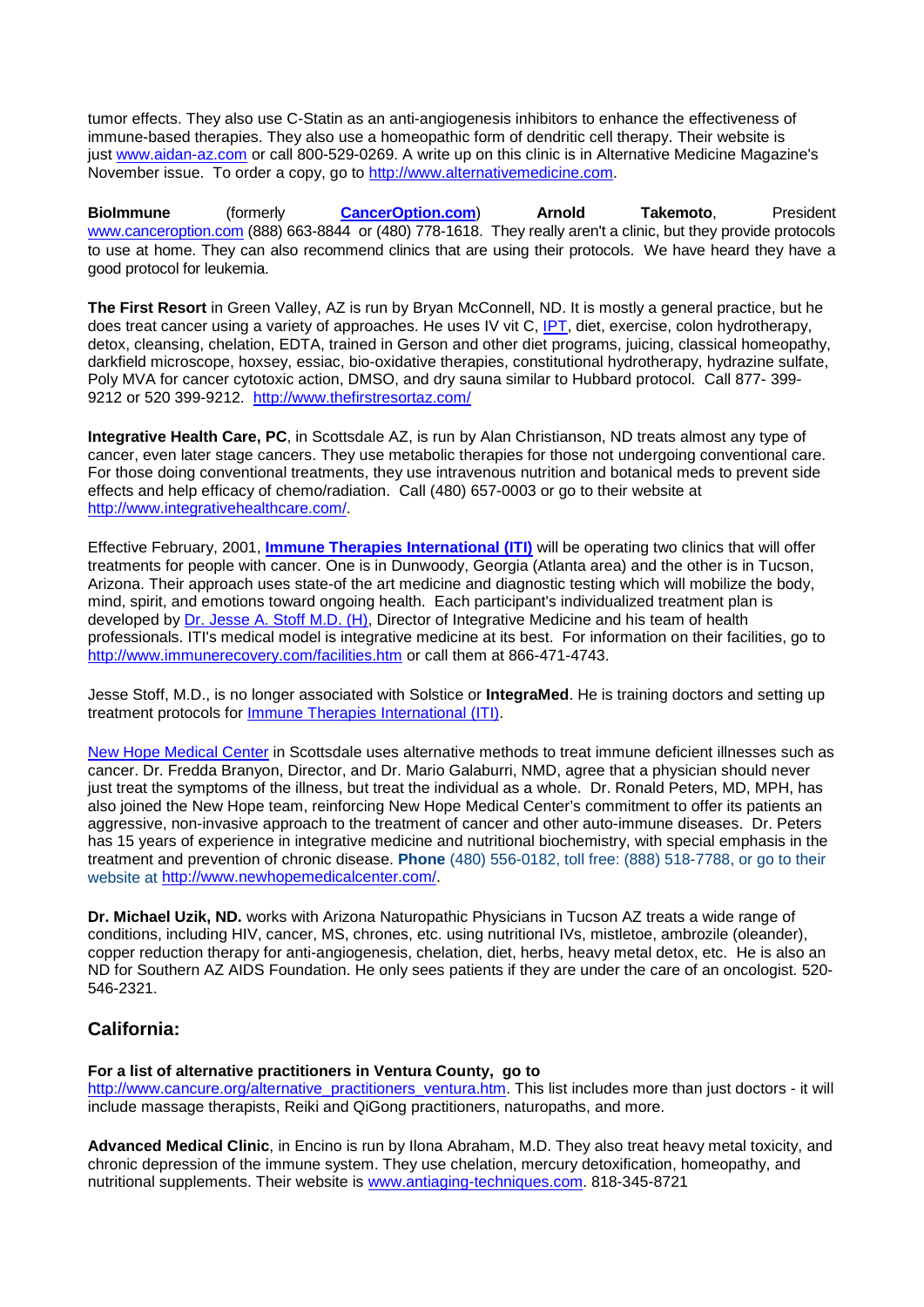**Alternative Medicine Associates**, in Santa Barbara also treats chronic pain, arthritis, cardiovascular disease, Parkinson's, and Alzheimer's. They use Chinese herbs, acupuncture, nutrition, osteopathy, Ayurveda, and QiGong. Phone: 805-569-8825.

[American Biologics](http://www.cancure.org/american_biologic.htm) has an office in Chula Vista, but the clinic is in Mexico.

[American Metabolic Institute](http://www.cancure.org/american_metabolic.htm) has an office in San Diego, but the clinic is in Mexico.

[Bio-Medical Center](http://www.cancure.org/hoxsey_clinic.htm) (Hoxsey Clinic) has an office in in San Ysidro, but the clinic is in Mexico.

**Michael Broffman**, an herbalist and acupuncturist works at the Pine Street Medical Clinic in San Anselmo, CA. He uses traditional Chinese medicine with cancer patients as an adjunct to mainstream treatments - (TCM) & supplement program. (415) 485-0484

**Casdorph Clinic of Long Beach,** run by Richard Casdorph, M.D., Long Beach, mainly treats cardiovascular disease, toxic metal exposure, and practices environmental medicine. He uses EDTA chelation, and nutrition. 562-597-8716

**Center for Well Being and Integrative Medicine Clinic** in Westlake Village is run by **Dr. Norman Narchi.**  He has over 25 yrs. in practice Parkinson's, Alzheimer's, fibromyalgia, chronic fatigue, ADD combination of healing techniques and conventional practices. He often uses QiGong in his treatment protocols. 818-879- 0555 or 818-879-5508 [www.centerforwellbeing.com](http://www.centerforwellbeing.com/) or email [nnarchi@centerforwellbeing.com.](mailto:nnarchi@centerforwellbeing.com)

**Daniel Beilin, O.M.D., L.Ac.**, in Aptos treats cancer and internal medicine, using enzyme, diet, polypeptides, alkalization, Sanum Therapy, and Chinese herbs. He also uses thermography to test for cancer. Contact info: 831-685-1125 or [dbeilin@got.net.](mailto:dbeilin@got.net)

[Contreras Clinic](http://www.cancure.org/oasis_hospital.htm) (Oasis Hospital) has an office in Chula Vista, but treat in Mexico.

[Europa Institute of Integrated Medicine](http://www.cancure.org/europa_clinic.htm) - contact a consultant for the clinic - Dr. Carolyn Bormann, who has an office in Twin Peaks, but the clinic is in Mexico.

[Genesis West Research Institute for Biological Medicine](http://www.cancure.org/directory_mexican_clinics.htm#Genesis) has an office in Irvine, but the Clinic is in Tijuana, Mexico.

[Gerson Healing Centers of America h](http://www.cancure.org/Gerson_Institute.htm)as an office in San Diego, but the main clinic is in Mexico at [Oasis of](http://www.cancure.org/oasis_hospital.htm)  [Hope.](http://www.cancure.org/oasis_hospital.htm) The diet is used to treat autoimmune disorders, CHD, and Type II diabetes using [Gerson's Diet,](http://www.cancure.org/Gerson_Institute.htm) Issel's treatments, and Danopoulos' protocols. They have clinics in Mexico, Canada, and the UK. See our [organizations](http://www.cancure.org/organizations_additional.htm) page. 1-888-4-GERSON [www.gerson.org.](http://www.gerson.org/)

David **Getoff, ND**, a Naturopath and Board-Certified Clinical Nutritionist in Jamal, CA. treats cancer and a variety of other conditions with nutritional support. He utilizes numerous modalities from around the world to support your body's ability to heal itself. 619-468-6846 <http://www.naturopath4you.com/ca.htm>

[Harold Manner Center](http://www.cancure.org/manner_clinic.htm) has been temporarily shut down. They are best known for their use of laetrile in treating cancer. The clinic is in Mexico.

**Holistic Medical Center** in Los Angeles is run by Emil Levin, M.D. He also treats viral infections, parasites, allergies, asthma, hepatitis, diabetes, and more, Therapies include infusion, homeopathic, chelation, and vitamins. Phone: 213-650-1789.

**Holistic Resource Center** in Agoura Hills, CA - Dr. Alan Schwartz, MD. and a number of holistic practitioners including a chiropractor, naturopaths, homeopath, and a massage therapist. They can do bioelectrical screening, NAET allergy removal, and they provide nutritional support including IVs, diet programs, Poly MVA, PC SPES, homeopathy, and more. 818-597-0966 or fax 818-597-8668.

**Douglas Hopper, MD** in Santa Monica specializes in family practice, treating ADD, allergies, Alzheimer's, arthritis, CFS, cancer, fibromyalgia, Parkinson's, thyroid disorders, and many other conditions. He uses a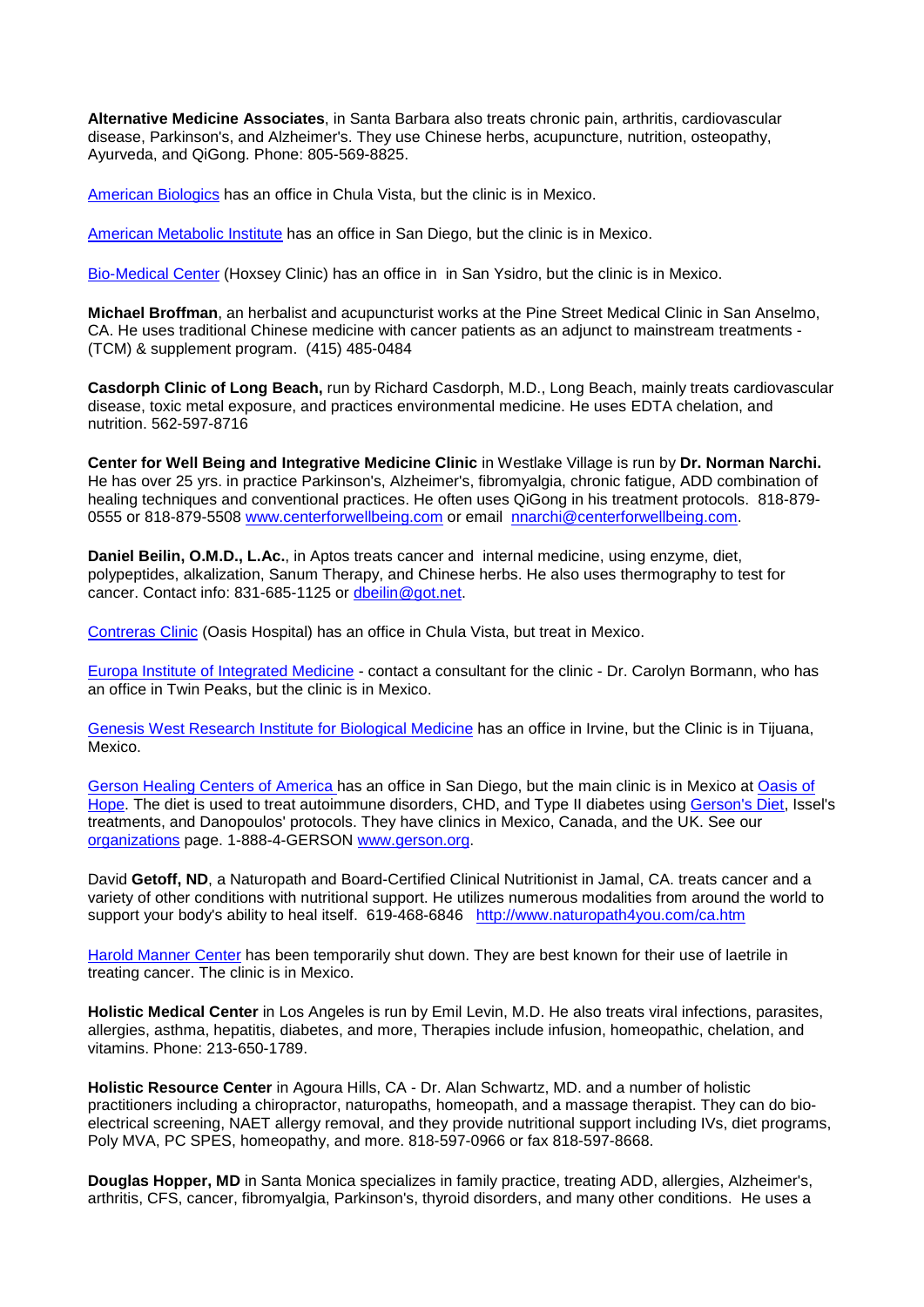wide range of approaches. Note: He will be doing a special program to test the use of hi vitamin C, and other supplements against cancer. The program is being funded so there is no charge to participate. You might want to contact him for information. He can be reached at 310-581-8585, by fax at 320-215-4650, website [http://www.yourowndoctor.com/aboutus.asp?site=2092&doc=2092,](http://www.yourowndoctor.com/aboutus.asp?site=2092&doc=2092) or email: [hoppermd@alumni.princeton.edu.](mailto:hoppermd@alumni.princeton.edu)

**Richard P. Huemer, MD** in Quartz Hill, has retired. He is still providing medical advise via the internet. He works with athersclerosis, chemical sensitivities, autism, and chronic fatigue syndrome. He uses nutrition, IV vitamin C, high-dose nutrients, and BCG. His website is [http://www.huemer.yourmd.com.](http://www.huemer.yourmd.com/)

[Orange County Immune Institute](http://www.cancure.org/immune_institute.htm) in Huntington Beach has a "complementary" approach to exploit the biochemistry and genetics of cancer cells and how they differ from normal cells. The emphasis is on eliminating toxicity and building the immune system. Therapies used include: chelation, hyperthermia, BioResonance devices, diet and nutrition, detoxification, nutraceuticals, light, and immunotherapy. In some cases, different forms of chemotherapy are used. For more information about this clinic and for a link to an article about them, see a write up on our website at http://www.cancure.org/immune\_institute.htm. You can also call them at 714-842-1777 or go to [www.drferre.com.](http://www.drferre.com/)

**Dr. Shaw** in Woodland Hills, CA is a licensed acupuncturist and Chinese Herbalist who provides treatment for a variety of illnesses including cancer, AIDS, allergies, ALS, candida, chronic fatigue, diabetes, gulf war syndrome, leukemias, lupus, and other conditions. His website is [www.drshawlac.tothe.net/.](http://www.drshawlac.tothe.net/) He is one of the few doctors in the United States that uses [HANSI](http://www.cancure.org/hansi.htm) in his treatments. The clinic also offers Chinese Herbs. vitamins and minerals, and nutritional counseling. Call: (818) 888-1617 or (818) 346-8888 for information. [www.drshawlac.tothe.net.](http://www.drshawlac.tothe.net/)

[Institute of Chronic Disease](http://www.cancure.org/directory_mexican_clinics.htm) has an office in San Ysidro , with a clinic in Mexico.

**[International Biocare Hospital](http://www.cancure.org/international_bio_care_hospital.htm)** is in Mexico **-** They use the Alivizatos Treatment.

[International Center for Medical & Biological Research](http://www.cancure.org/directory_mexican_clinics.htm) has an office in San Diego and clinic in Mexico.

**Jeremy E. Kaslow, MD FACP, FACAAi** in Santa Ana, CA treats heart disease, fatigue, arthritis, cancer, headaches, chronic infections, allergies, elevated cholesterol, depression, anxiety, PMS, menopause, autism, diabetes, osteoporosis, etc. He believe these conditions are manageable if the underlying causes are more fully understood. He uses nutritional counseling, hormone balancing, Neural Therapy, detoxification, mind/body approaches, Chinese medicine and herbs, metabolic approaches, and allergy elimination. (714) 565-1032 [http://www.drkaslow.com/index.html.](http://www.drkaslow.com/index.html)

**La Jolla Whole Health Medical Clinic** is run by Dr. Mark Stengler in La Jolla, CA. He specializes in the treatment of chronic illnesses using natural medicine, with specialties in the areas of nutrition, herbal medicine, and homeopathic medicine. He is also the author of thirteen different health-related books. Their website is [www.lajollawholehealth.com](http://www.lajollawholehealth.com/) or call them at 858-450-7120.

**Livingston Foundation Medical Center** in San Diego is run by Kenneth C. Forror, M.D. He also treats allergies, arthritis, lupus, and scleroderma. There is a 10-day comprehensive program which includes vaccines, nutrition, diet. A 2-day prevention program is also offered. Their website is [http://www.lfmc.net/.](http://www.lfmc.net/) (888) 777-7321.

Mission Medical Center is in San Diego. They also treat AIDS, arthritis, Alzheimer's, stroke, paralysis, and rare neurological diseases. Therapies they use include tumorin, therapeutic immunology, RNA, Koch, herbology, Rife, and diet. Phone: 619-662-1578. [http://www.missioninstitutes.com/english/mmc.html.](http://www.missioninstitutes.com/english/mmc.html)

**Natural Healing Institute** in Encinitas is run by Steven R. Schechter, N.D., Ph.D. He also treats AIDS, CFIDS, Epstein-Barr virus, liver disorders, and environmental disorders using therapeutic herbs, supplements, glandular extracts, enzymes, and nutrition.<http://www.naturalhealinginst.com/> 760-943-8485

[Oasis Hospital h](http://www.cancure.org/oasis_hospital.htm)as an office in San Ysidro, but the clinic is in Mexico. It is also called the Contreras Clinic.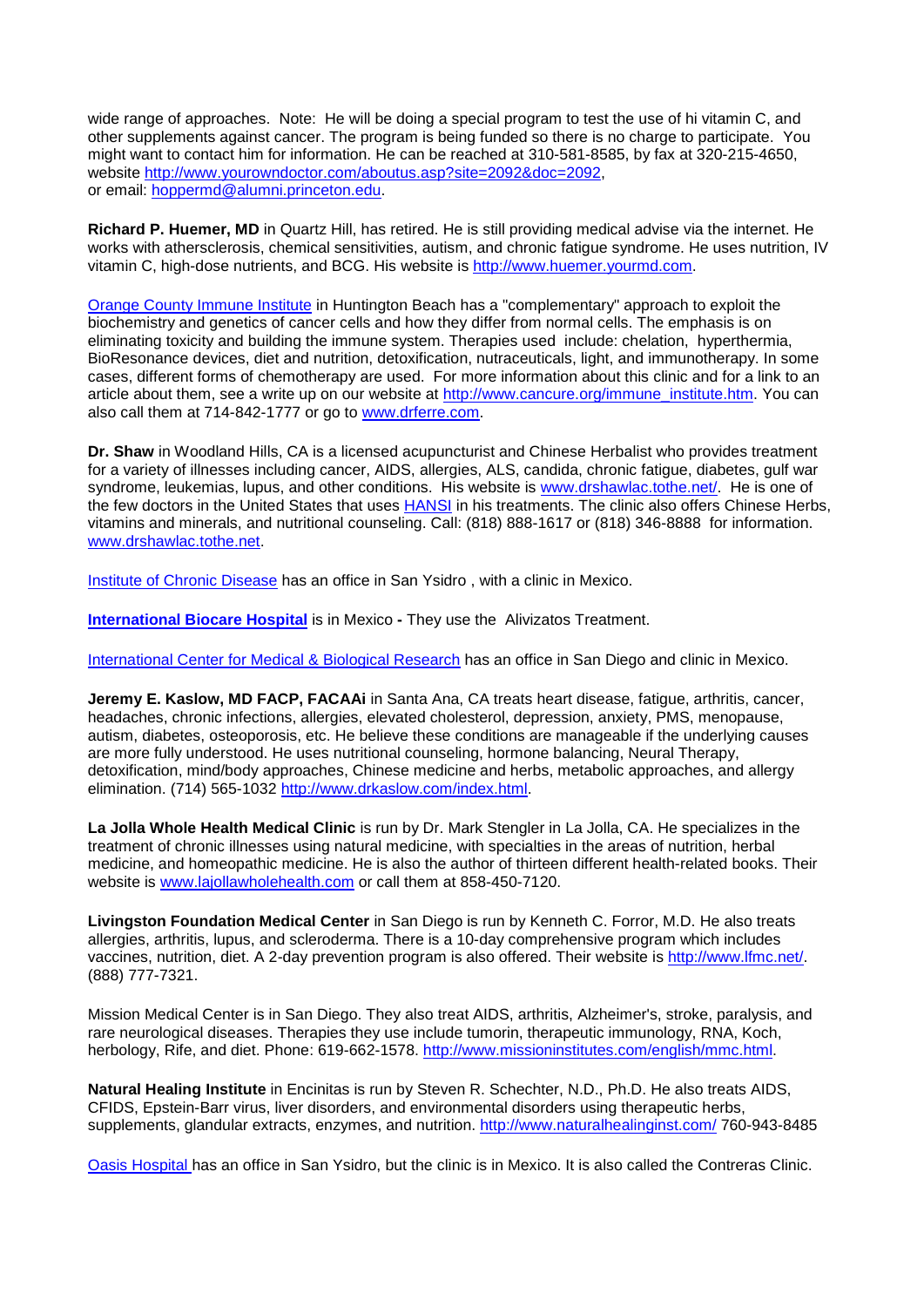**Richard A. Kunin, M.D**. in San Francisco is also a general medicine practitioner. He uses psychiatryneurology, nutrient support, diet, detoxification, chelation, magnetic, DMSO, and other approaches. Phone: 415-346-2500.

**Preventive Medical Center of Marin**, is in San Rafael. It is run by Elson M. Haas, M.D. He is a general family practitioner who also does preventive medicine, cardiovascular, gastrointestinal, and viral infections. He uses detoxification, osteopathy, nutrition, acupuncture, herbals, bodywork, and psychotherapy. The website is [www.elsonhaas.com.](http://www.elsonhaas.com/) Scott Anderson is semi-retired, but still works at the clinic. 415-472-2343

**James R. Privitera, M.D.** has an office in Covina. He treat arthritis, circulatory problems, preventive medicine, chronic fatigue, and PMS in addition to cancer. His approach is to use nutrition, immunological enhancement, chelation, and darkfield microscope. His website is [http://www.nutriscreen.com/.](http://www.nutriscreen.com/) Contact info: Phone: (626) 966-1618 or Toll Free: (888) 220-7888 or toll free: 800-5-PREVENT

**Rational Therapeutics, run by Robert Nagourney, M.D.** in Long Beach treats blood disorders and solid tumors. His approach is laboratory-based therapy utilizing short form (apoptotic) assays to identify active agents and eliminate inactive agents. Custom tailored, assay-directed therapy, to provide personal cancer strategies based on your tumor response in the laboratory. This eliminates much of the "guess work" prior to your undergoing the potentially toxic side effects of chemotherapy regimens. Contact info: 562-989-6455. Website:<http://www.rationaltherapeutics.com/>

**Robert Jay Rowen, MD** has moved from Alaska to Santa Rosa, CA. You can reach him at 707-571-7560. He treats most forms of cancer, as well as treating chronic pain, immune dysfunction, allergies, and cardiovascular disease. The main therapies he uses includes: [IPT therapy,](http://www.cancure.org/insulin_potentiation_therapy.htm) chelation, bio-oxidative, nutrition, herbs, acupuncture, immune therapies, vitamin C, vaccines, and detoxification. He is not using laetrile in California. We understand he enjoys treating later stage cancers. His website is [http://www.doctorrowen.com,](http://www.doctorrowen.com/) and his email is [drrowen@att.net.](mailto:drrowen@att.net)

**Sat Hari/New Dawn Health Care Services** in Los Angeles, CA offers a unique and holistic alternative cancer support program. They focus on the whole person, including body, mind, and spirit integration. They offer a multitude of support therapies that emphasize immune system enhancement, body detoxification and emotional balancing. They use NAET for allergy elimination for immune system enhancement, advanced nutritional therapies, Quantum Xerroid Energetic analysis, BEFE - Bio-Electric Field Enhancement for detoxification, QRS Pulsed Magnetic field therapy for detox and oxygenation, Ceragem Far Infra-red heat, massage, Kundalini yoga and meditation. Call 310-266-5321 for more information. [www.alternativemedicine.com/rananshahar.](http://www.alternativemedicine.com/rananshahar)

**Sciabbarrasi, Joseph MD** in in Santa Monica, CA has a general practice, but he also treats cancer. using orthomolecular approaches, homeopathy, acupuncture, nutritional and herbal therapies. (310) 395-2453.

**Simply Healing, run by Alex Strande, N.D., PhD** is in Irvine. Alex is a naturopath and PhD microbiologist who has been practicing for over 20 years. He specializes in chronic fatigue, pain, depression and anxieties, difficult and rare conditions. If you've tried everything and you're still not getting well, call Simply Healing at 949-553-1882. [www.simplyhealingclinic.com.](http://www.simplyhealingclinic.com/)

[Stella Maris Clinic](http://www.cancure.org/stella_maris_clinic.htm) has an office in San Ysidro, with the clinic in Mexico.

**Suzanne Skinner, Ph.D., R.N.C., N.D., D.Sc., C.H.** has an office in Torrance. She uses Contact Reflex Analysis, nutrition, colonics, homeopathy, herbs, supplements, lymphatic work, and Kineseology to treat cancer and most illnesses. Phone: (310) 518-4555.

[Lawrence H. Taylor, M.D.,](http://www.cancure.org/dr_lawrence_taylor.htm) has an office in Chula Vista, but operates his clinic in Mexico.

**Valley Cancer Institute** in Los Angeles is run by James Bicher, M.D. They treat brain, bone, throat, thyroid, lungs, breast, liver, pancreas, colon, female, prostate cancer, many more. They use primarily hyperthermia and nutrition along with standard conventional therapy. [www.vci.org](http://www.vci.org/) 310-398-0013

## **Colorado:**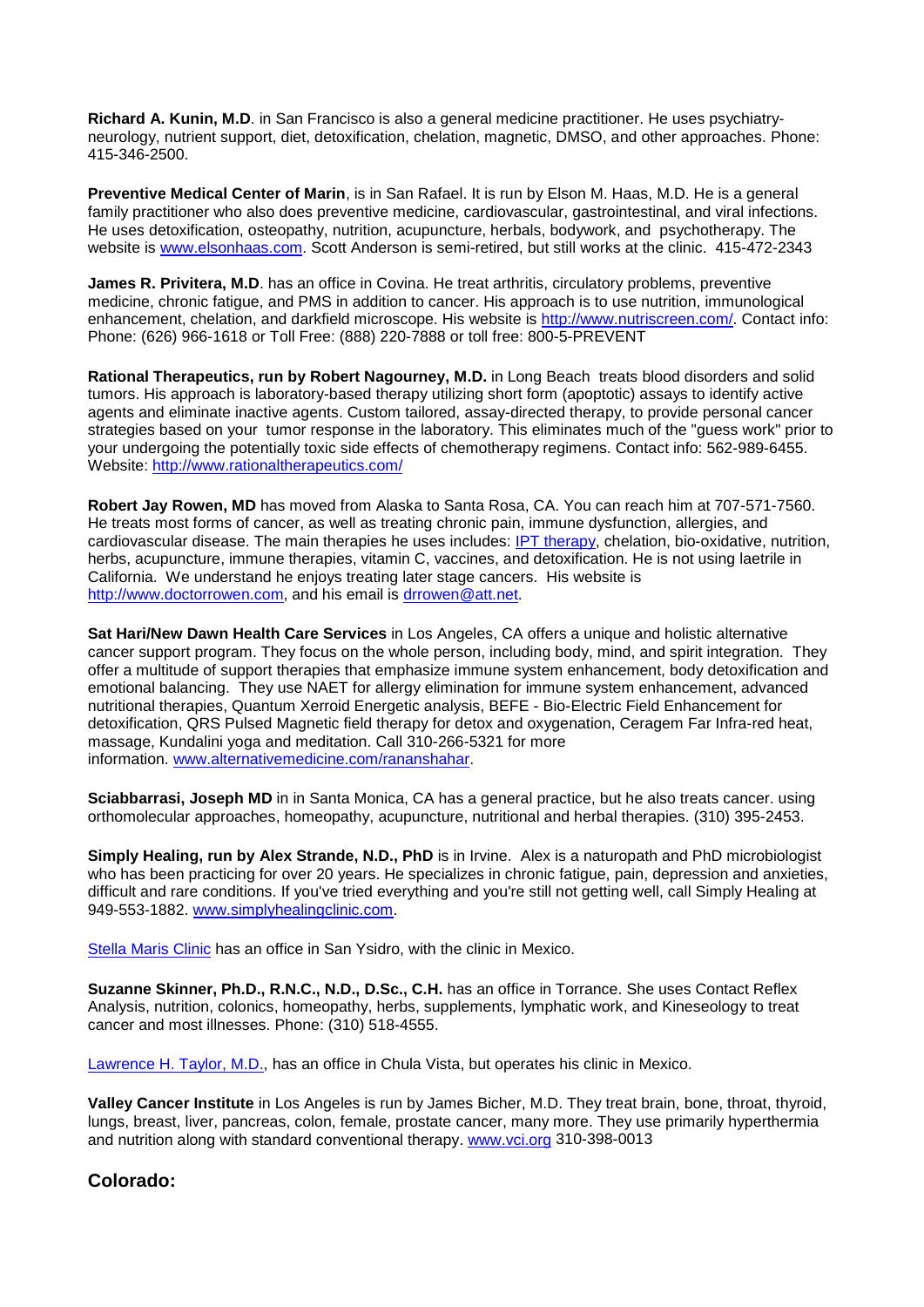**Applewood Chiropractic Clinic** in Wheat Ridge CO, is run by Brian E.P.B. O'Connell, N.D. They treat conditions from asthma to Zoster and claim to specialize in cancer, neurological challenges (MS, Fibro, etc.) and ADD/ADHD. For diagnosis they use muscle testing and live blood cell analysis along with traditional approaches. They use all natural products he and others developed, they work with an herbologist, and they refer to a chosen group of chiropractors for structural adjustments. <http://www.askdoctorub.com/> (303)996- 6262

**Health Quarter Ministries** in Colorado Springs is run by Dr. David Frahm, who wrote the book "A Cancer Battle Plan". They offer a 10 day detox retreat, as they believe proper nutrition heals the body at the cellular level, but before nutritional changes can be effective, detoxing the system must take place. There is a very strong "spiritual" aspect to their program. For information, go to [http://www.healthquarters.org/,](http://www.healthquarters.org/) call (719) 593-8694, or fax (719) 531-7884.

[Robert C. Roundtree, M.D.,](http://www.cancure.org/dr_rountree.htm) practices at the Helios Health Center in Boulder. He works with many patients who use traditional therapies, so he uses nutritional and herbal supplementation to help reverse damage that can result from chemotherapy and radiation. His goal is to build the immune system back. He has been on sabatical.

### **Connecticut:**

**Ron Schmid, N.D**. and Ellen Triplett, C.L.S., run a clinic in Brookfield and one in Fairfield. They treat cancer, autoimmune problems, lupus, rheumatoid arthritis, colitis, ulcers, and psoriasis using diet and supplements. Phone: (860) 945-7444 [http://www.drrons.com/index.html.](http://www.drrons.com/index.html)

#### **Florida:**

**Accent on Health** in Lake Worth is run by Sheri W. Pinsley, D.O. They treat most cancers, chronic fatigue, immune suppressive diseases, candida, MS, Parkinson's disease, and chronic pain. They use intravenous treatments including chelation, vitamins and minerals, and hydrogen peroxide; nutritional counseling; stress management; and lifestyle modifications. Phone: (407) 547-2770.

**Center for Metabolic Disorders** in Hollywood is run by E.K. Schandl, Ph.D. He also treats heart disease, multiple sclerosis, Parkinson's disease, lupus, and AIDS. He uses Metabolic-IV, interferon, hyperbaric oxygen, and nutrition. Phone: 954-929-4814 [www.caprofile.net](http://www.caprofile.net/) (He also runs American Metabolic Labs in Hollywood, FL)

**Dayton Medical Center**, run by **Martin Dayton, MD DO,** in Sunny Isles Beach FL integrates holistic, alternative and mainstream conventional medicine to treat cancer, arteriosclerosis, arthritis, neurological disorders including MS, and general conditions. They specialize in preventive medicine including Insulin [Potentiation Therapy,](http://www.cancure.org/insulin_potentiation_therapy.htm) Poly MVA, Cantron, QiGong, low dose Naltrexone, chelation therapy, cell therapy, therapeutic nutrition, IV's, and oxidation therapy. Their website is [www.daytonmedical.com](http://www.daytonmedical.com/) and their phone number is (305) 931-8484.

[Hippocrates Health Institute](http://www.cancure.org/hippocrates_health_institute.htm) in West Palm Beach, FL**.** They treat cancer, heart disease, diabetes, obesity, allergies, and more. They use diet, detox, mind/body approaches, nutritional counseling, wheatgrass and juice therapy, nutripuncture, and electro-magnetic treatments. We are not sure if they are set up to treat advanced cancers. [www.hippocratesinst.com](http://www.hippocratesinst.com/) 800-842-2125

[Immuno-Augmentative Therapy](http://www.cancure.org/iat_clinic.htm) Centre has an office in Fort Lauderdale, but the clinic is in the Bahamas.

**Lost Horizon Health Awareness Center** in Oviedo, FL, run by Roy B. Kupsinel, M.D., also treats degenerative diseases. Therapies include EDTA chelation, preventive medicine, nutrition, and diet. Phone: 407-365-6681. Email [rkupsinel@aol.com.](mailto:rkupsinel@aol.com)

**Panama City Clinic** aka **Akbar Clinic** is in Panama City, FL. It is run by Naima Abdel-Ghany, M.D. She also treats AIDS and chronic degenerative diseases using metabolic therapy, nutrition, enzymes, hyperpyrexia, oxygenation, acupuncture, supplements, and natural immune enhancers. Phone: (850) 872-8122. We have heard very good things about her.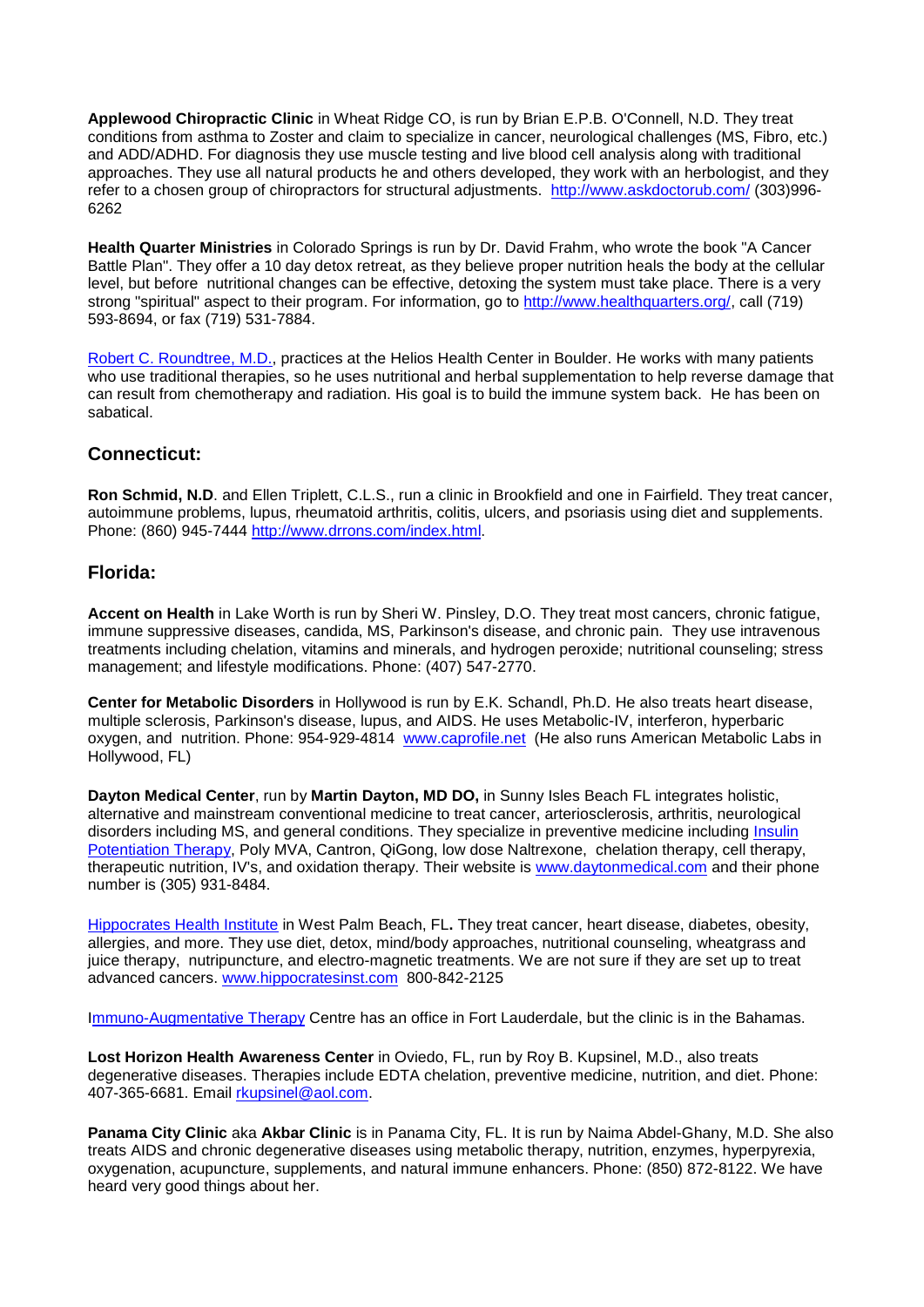**Perlmutter Health Center** in Naples also treats arthritis, bowel and digestive disorders, cardiovascular, problems, dementia, and Parkinsons. They use a variety of complementary health techniques, including vitamins, nutrition, herbal, massage, and EDTA chelation. <http://www.perlhealth.com/about.htm> 941-649- 7400

**Thomas McNaughton, M.D.** has a clinic in Sarasota. He also treats immune dysregulation, cardiac/pulmonary diseases, and chronic fatigue syndrome using chelation, bio-oxidative, nutrition, and immune system enhancement. Phone: 813-365-6273.

[Victor A. Marcial-Vega, M.D.](http://www.cancure.org/dr_marcial_vega.htm) in Miami, FL uses a multi-faceted nutritional and herbal supplementation program to strengthen the immune system and the patient's own inner defenses. 305-213-3507 [www.atlantisenergy.net](http://www.atlantisenergy.net/)

### **Georgia:**

**[Immune Therapies International](http://www.cancure.org/immune_therapies_international.htm) has two clinics - Their clinic in Dunwoody, GA (Atlanta) is located within** Progressive Medical Group, aka **Atlanta Integrative Medical** in Atlanta, GA and their second clinic is in Tucson, Arizona. They work with cancer and many immune disorders. Their approach uses state-of the art medicine and diagnostic testing which will mobilize the body, mind, spirit, and emotions toward ongoing health. Each participant's individualized treatment plan is developed by [Dr. Jesse A. Stoff M.D. \(H\),](http://www.immunerecovery.com/drstoff.htm) Director of Integrative Medicine and his team of health professionals. ITI's medical model is integrative medicine at its best. You can contact them through ITI's website at <http://www.immunerecovery.com/atlanta.htm> or call them at 866-471-4743.

[Stephen B. Edelson, M.D.](http://www.cancure.org/edelson_center.htm) in Atlanta considers detoxification of the body and strengthening the immune system to be vital in reversing cancer. He uses nutritional supplementation, detoxification, immunotherapy, diet, and strengthening the immune system, as well as laetrile (amygdalin), carnivora, ultra-violet blood irradiation, coffee enemas, shark cartilage, and vitamins as part of their therapy. They have also started using [IPT](http://www.cancure.org/insulin_potentiation_therapy.htm) therapy, along with laetrile and megadoses of Vitamin C to control and reverse cancer. [www.edelsoncenter.com](http://www.edelsoncenter.com/) 404-841-0088.

IMS - [Integrated Medical Specialists](http://www.cancure.org/integrated_medical_specialists.htm) - Dr. Shantha and Dr. Bergeron now work out of separate facilities.

American Wellness Clinic in Cumming, Georgia is run by Dr. Rhett Bergeron. Additional staff includes a naturopath and hyperbaric oxygen therapy specialist. He offers therapies that most clinics in the U.S. do not offer. He treats all forms of cancer, including late stage cancers, auto immune diseases, and more. (678) 679-0632. Email: [biologicalmd@aol.com.](mailto:biologicalmd@aol.com) Website: [www.NetPhysician.com.](http://www.netphysician.com/)

[Dr. Shantha](http://www.cancure.org/dr_shantha.htm) runs Integrated Chemotherapy Specialists. He uses [IPT w](http://www.cancure.org/insulin_potentiation_therapy.htm)ith low dose chemo as the cornerstone of his treatment. Restoring the immune system to enable it to destroy cancer cells, and killing the cancer at the site of occurrence is the prime objective at ICS. Therapies he uses includes: IPT therapy, hyperthermia, Urea, Homeopathy, Sodium phenylbutyrate, vaccines, BioResonance, oxygen therapy, CELLBAL, Iscador, vitamins and supplements, and more. His website is [http://www.iptmd.com/.](http://www.iptmd.com/) Email [info@iptmd.com](mailto:info@iptmd.com) or call him at (770) 474-4029.

#### **Illinois:**

Keith Block, M.D. at the **Block Medical Center** in Evanston, IL considers it important to use a complete detoxification program along with both conventional and complementary techniques. [http://www.blockmd.com](http://www.blockmd.com/) or 847-492-3040.

[Contemporary Medicine](http://www.cancure.org/contemporary_medicine.htm) in Burr Ridge uses a Comprehensive Cancer Care model utilizing all of nutrition, mind-body medicine, together with IPT - Insulin Potentiation Therapy. <http://www.contemporarymedicine.net/> 630-321-9010

**Natural Medicine Clinic**, in Naperville is run by Dr. J. Steven Holcomb, who treats any illness when natural medicine is preferred, using nutrition, herbal, QiGong, and acupuncture. Phone: (630) 357-8662.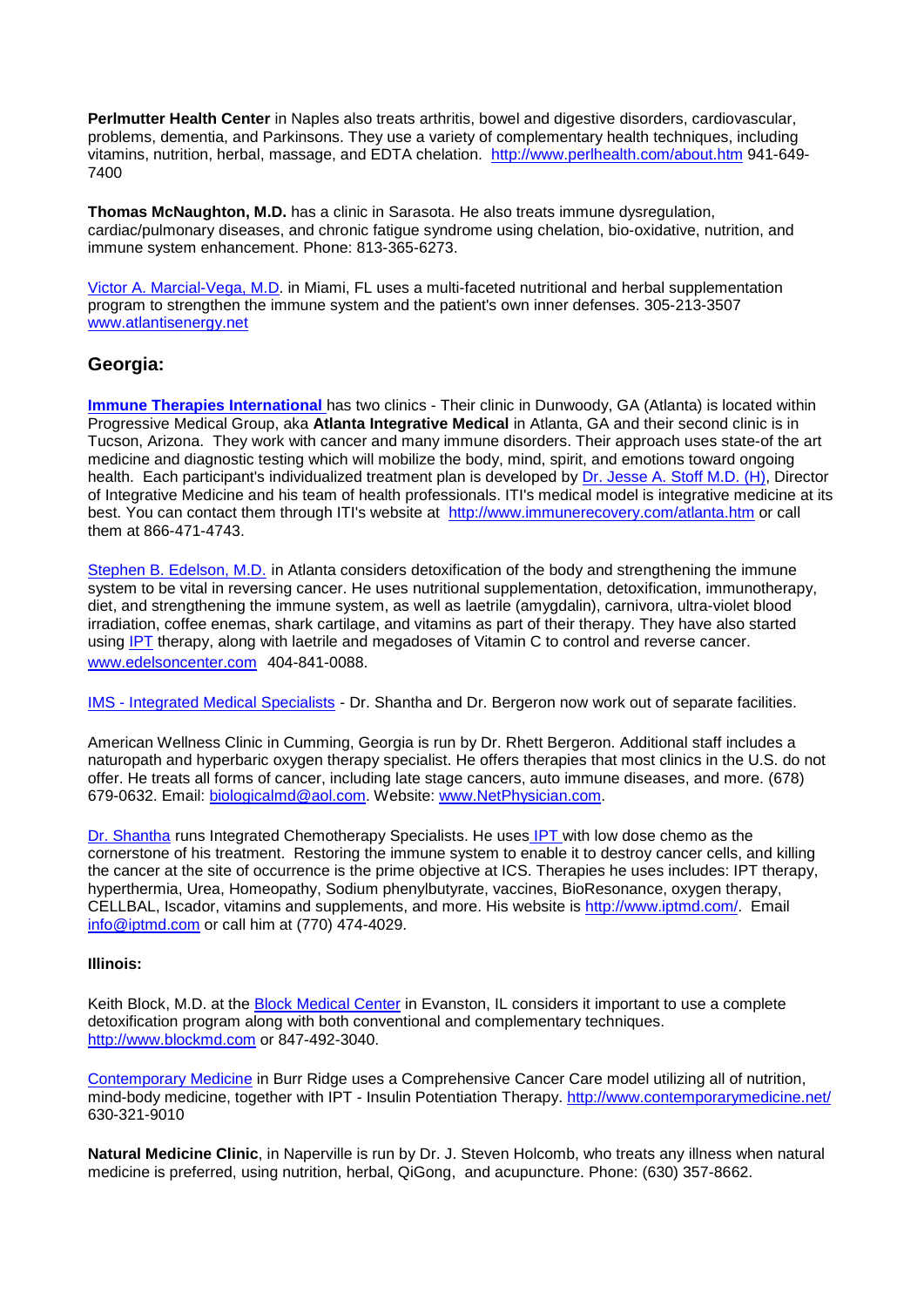**Ross A. Hauser, M.D., D.C. and Marion A. Hauser, M.S., R.D., C.N.S.D**. have a clinic in Oak Park, IL. They also treat chronic pain, allergies, blockages of arteries, and chronic fatigue. They use bio-oxidative therapies (ozone, hydrogen peroxide), [IPT](http://www.cancure.org/insulin_potentiation_therapy.htm) therapy, and photoluminescence. [www.caringmedical.com](http://www.caringmedical.com/) (708) 848-7789

[Jack O. Taylor,](http://www.cancure.org/Dr_taylors_wellness_center.htm) M.S., D.C. He provides nutritional support for cancer patients. He uses a variety of supplements, glandulars, detoxification programs, and chiropractic adjustments. [www.metabolicmap.com](http://www.metabolicmap.com/) 727-418-0218.

### **Kentucky:**

**The Foxhollow Clinic of Integrated Biological Medicine** in Crestwood offers an individualized program that may include intravenous therapies, metal detox, Neuromuscular Restructuring, neural therapy, cupping, juicing, immune strengthening therapies, hormone balancing, stress management, mind/body approaches, nutrition, supplements, and energy balancing - rebalancing the energy "meridians" in your body through homeopathy, oriental medicine, European biological remedies and anthroposophical medicine. They are a partner clinic with [Paracelsus Clinic](http://www.cancure.org/paracelsus_clinic.htm) in Switzerland. Contact info: 502-241-4304, (800) 624-7080, Fax: (502) 241-3935, or [www.Foxhollow.com.](http://www.foxhollow.com/) 

#### **Maine:**

**Maine Whole Health** in Portland Maine is run by Alan N.Weiner, DO, CCN. Alan N.Weiner is certified in clinical nutrition and has experience in treating cancer with a variety of alternative modalities. Devra Krassner, ND also works at the clinic. They guide you in bridging conventional and complementary cancer therapies. They use diet and nutrition programs to enhance the immune system, detoxification, IVs, supplements, homeopathy, herbal and botanical medicine, a complete mind/body approach - Psychoneuroimmunology (PNI), and guided imagery. - 207-828-5645 [http://www.mainewholehealth.com/.](http://www.mainewholehealth.com/)

### **Maryland:**

**Ahmad Shamim, M.D**. in Laurel, MD also treats heart disease, hypertension, arthritis, diabetes, digestive disorders, yeast-related illnesses, and multiple sclerosis. He uses cleansing, detoxification, immune enhancement, herbals, enzymes, diet, glandulars, supplements, and immune stimulators. Phone: 410-792- 0333. We have heard some good things about him.

**Paul V. Beals, M.D.** also runs a clinic in Laurel. He treats Most nonmetastatic cancers and various degenerative diseases. including heart disease, diabetes, lung disease, multiple sclerosis, and fibromyalgia. He uses diet, metabolic nutrition, IV & oral vitamins & minerals, immunotherapy, laetrile, megavitamins, DMSO, hydrogen peroxide, BCG, and chelation. Contact info: (301) 490-9911.

In Baltimore, **The Ruscombe Mansion Community Health Center**, run by Peter Hinderberger, M.D., Ph.D. treats all illnesses including cancer using, homeopathy, anthroposophy, acupuncture, massage, Reiki, Trager, craniosacral, and "zero balancing." <http://members.aol.com/ruscombe/where.htm> Phone: (410) 367- 7300.

#### **Michigan:**

**Community Supported Anthroposophical Medicine (CSAM)** in Ann Arbor, Michigan treats many chronic conditions. They have a waiting list for cancer patients. CSAM is a 501 (c)[3] not-for-profit organization dedicated to providing patient care, education and research in health care through Anthroposophically extended medicine. Approaches used include diet, Iscador, homeopathy, and adjunct approaches to conventional treatments, or stand alone. 734-677-7990 [http://www.csamwebsite.org](http://www.csamwebsite.org/)

In Pontiac, **Vahagn Agbabian, D.O.** does internal medicine using complementary approaches, especially nutritional. Chelation and IPT therapy may also be used. Phone: 248-334-2424. We have had a couple of good reports on him.

#### **Nevada:**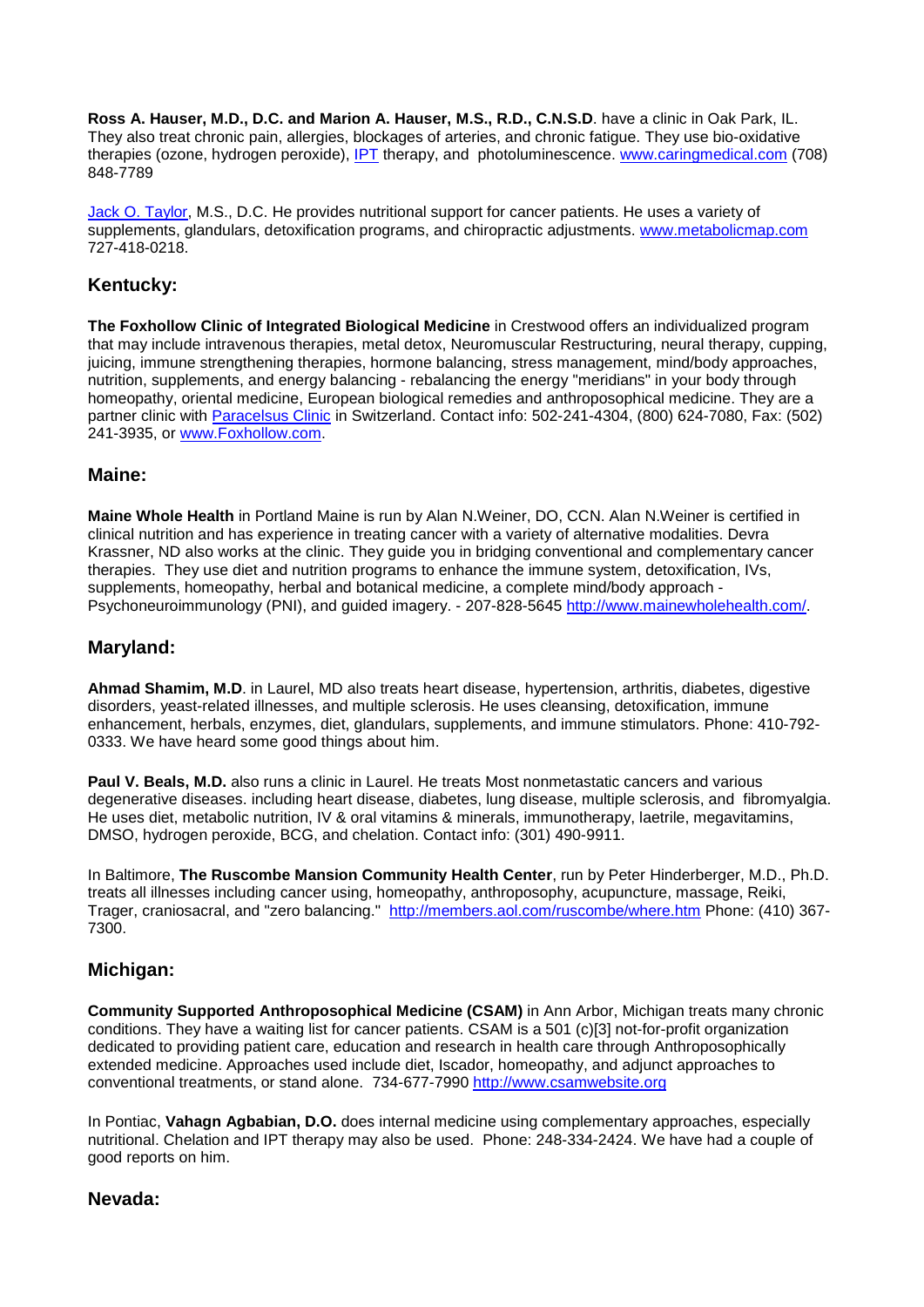[Dr. Brodie](http://www.cancure.org/dr_brodie.htm) in Reno includes nutritional and herbal supplements along with strong physical and psychological support and conventional treatments where necessary. [www.drbrodie.com](http://www.drbrodie.com/) 775-829-1009

[James W. Forsythe,](http://www.cancure.org/dr_forsythe.htm) M.D., H.M.D. manages two clinics: Cancer Screening and Treatment Center of Nevada for conventional cancer treatment and Century Wellness Center for alternative medicine. Dr. Forsythe's expertise is in conventional therapy and he may propose that as your first option.

**Las Vegas Institute of Preventive Medicine in** Las Vegas is run by Dr. Thomas Brumfield M.D. He uses POLY-MVA and hormone management. Go to [www.lasvegasiopm.com/index.html](http://www.lasvegasiopm.com/index.html) for more info or email him at [drbrumfield@lasvegasiopm.com.](mailto:drbrumfield@lasvegasiopm.com) He can also be reached by phone at 702-380-8470. We don't have a lot of information about his clinic.

[LIFExtension Center,](http://www.cancure.org/LIFEextension_center.htm) run by Phillip Minton, M.D., features natural therapies including R-A Therapy to induce cancer cells to naturally kill themselves via genetic programs and to revert to a non-cancerous state via aptosis. 775-324-5700 **[http://www.aacancer.com/](http://www.lifextensiondoctor.com/)**

**Nevada Clinic** in Las Vegas has good responses with liver metastases, colon, and breast cancers. They also treat lupus and AIDS using homeopathy, chelation, acupuncture and other approaches. Website: [www.nevadaclinic.com.](http://www.nevadaclinic.com/) 800-641-6661

#### **New Jersey:**

In Fort Lee, the **Center for Nutrition & Preventive Medicine**, run by Dr. Gary Klingsberg, D.O., treats breast, colon, prostate, & lung malignancies and cardiovascular diseases using diet, herbs and supplements; chelation, and osteopathic manipulation. Phone: 201-585-9368.

**Magaziner Medical Center** in Cherry Hill is run by Allan Magaziner, D.O., P.C. He mainly treats prostate, breast, lung, and bowel cancers; but he also treats Alzheimer's, multiple sclerosis and heart problems. He uses oral and IV vitamins, minerals, amino acids, oral botanicals, herbs, enzymes, homeopathic remedies, chelation, and detoxification. His website is [www.drmagaziner.com.](http://www.drmagaziner.com/) 856-424-8222

**Metabolic Associates** in Florham treats cancer and also AIDS, cholesterol, obesity, and any disease with a nutritional component by using nutrition and diet in their therapies. Phone: 201-377-7300 email: [metabolic@iname.com](mailto:metabolic@iname.com)

Charles B. Simone, M.MS., M.D., in Lawrenceville, NJ, operates the [Simone Protective Cancer Center.](http://www.cancure.org/dr_simone.htm) He feels lifestyle modifications are an important part of therapy. He has a "Ten-Point Plan to Reduce Your Chances of Getting Cancer." His program also uses special nutritional supplements, adjunctive therapies and hormonal treatments. 609-896-2646 **<http://www.drsimone.com/>** 609-896-2646 **<http://www.drsimone.com/>**

## **New York:**

**The Ash Center for Comprehensive Medicine** in New York - Richard N. Ash, M.D., P.C., also does internal medicine, and treats HIV, chronic fatigue, arthritis, heart disease, and allergies. He uses chelation, oxidative therapies, and vitamins [\(oral & IV\). Their website is](http://www.ashmd.com/) [http://www.ashmd.com/ashcenter/default.htm.](http://www.ashmd.com/ashcenter/default.htm) [We don](http://www.ashmd.com/)'[t have much info on him.](http://www.ashmd.com/) 

[Atkins Center](http://www.cancure.org/dr_atkins_clinic.htm) for Complementary Medicine in New York is run by Robert Atkins, M.D. 1-800-2-Atkins. We understand that Dr. Atkins is cutting back on his cancer practice, especially for later stage cancers. We have heard he has a unique program for prostate cancer. We will contact them to find out about this.

**Centers for Integrative and Complementary Medicine** in New York is run by Dr. Dr. Fred Pescatore, who has worked along side Dr. Atkins. Dr. Pescatore treats patients with AIDS, diabetes, heart disease, hepatitis, and cancer—in addition to addressing more common concerns such as diet and nutrition—by employing a combination of both alternative and traditional medicines. 212-779- 2944.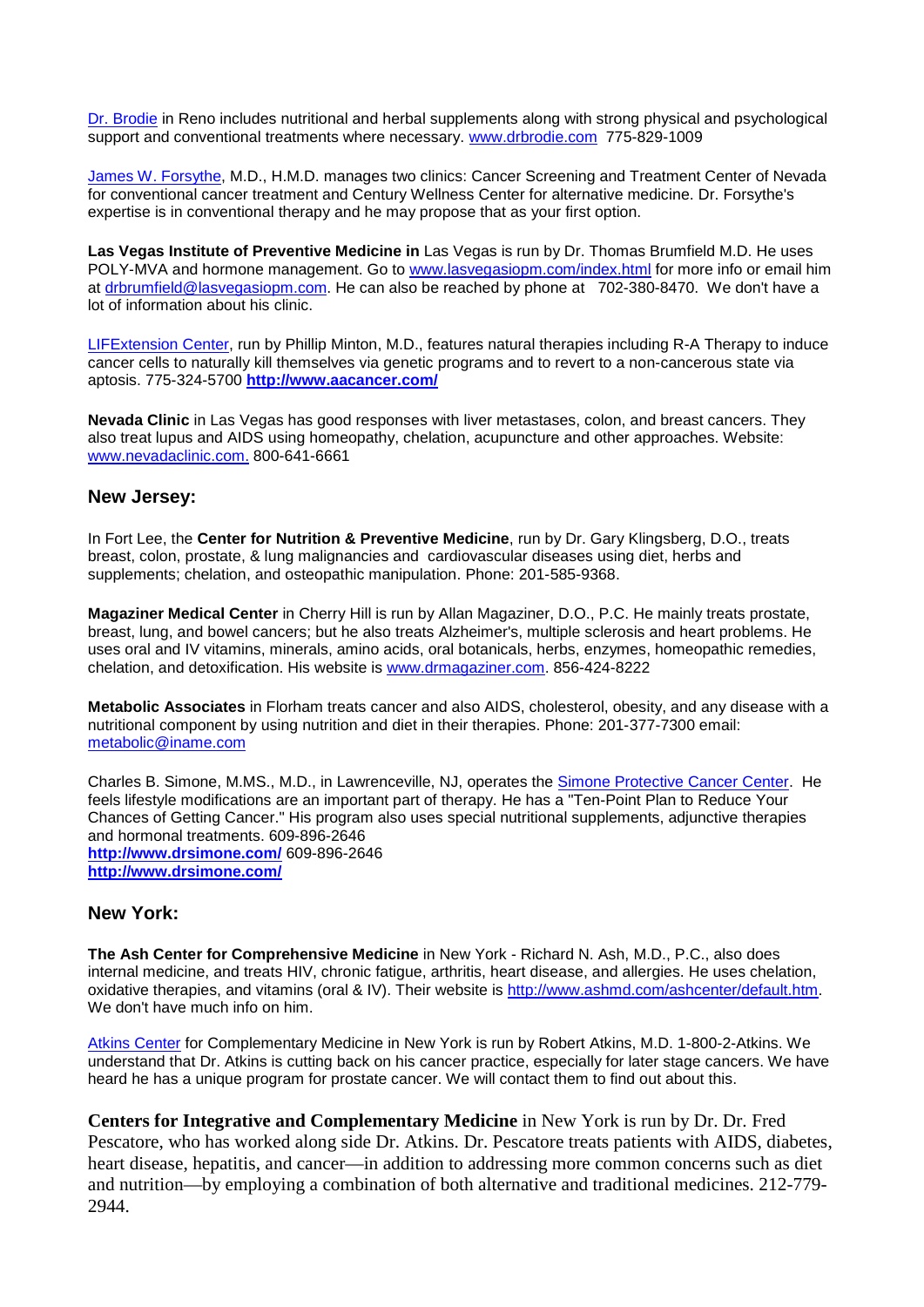**Center for Progressive Medicine & Rhinebeck Health Center** in Rhinebeck - Kenneth Bock, M.D. and Steven Bock, M.D., also treat allergies, ADD, autoimmune disorders, and heart disorders using chelation, diet, herbs, Chinese remedies, enzymes, homeopathic medicine, photo-oxidation, and oxidative medicine. Phone: 845-876-7082 [http://www.rhinebeckhealth.com/.](http://www.rhinebeckhealth.com/)

**[Complete Care](http://www.cancure.org/complete_care.htm)** in Glen Cove is run by Dr. Lodi, MD, CNS. They treat cancer and they treat most chronic disorders, including chronic fatigue, fibromyalgia, auto-immune conditions, Parkinsons and more. They use a wide range of treatments including IVs, Bio-oxidative therapies, vaccines, nutritional support, IPT (Insulin [potentiation therapy\)](http://www.cancure.org/insulin_potentiation_therapy.htm), mind/body approaches, and more. For more information, call 516-759-2032 or email him at [donoharm@pol.net.](mailto:donoharm@pol.net)

**Foundation for Cartilage and Immunology Research** uses bovine cartilage is used as a first-line therapy where other modalities are of little or no value, such as cancer of the pancreas, adenocarcinoma of the lung, squamous cell cancer of the pharynx, lung, larynx (metastatic), renal cell carcinoma, and others. It is used as a reserve therapy in malignancies for which there are standard therapies of recognized effectiveness, such as breast, gastrointestinal, or prostate cancer. Phone: (914)763-6195.

[Dr. Gonzales](http://www.cancure.org/gonzales_clinic.htm) in New York treats all cancers, but specializes in pancreatic cancer. He uses a metabolic approach, with high doses of supplements. 212-213-3337 website:<http://www.dr-gonzalez.com/>

The **Hoffman Center** in New York also treat muscular degeneration, Lyme disease, HIV, and heart conditions. They use nutrition, chelation, acupuncture, neural therapy, megadoses of vitamins (IV), and Chinese medicine. Phone: (212)779-1744 website: [www.drhoffman.com.](http://www.drhoffman.com/)

**Institute of East-West Medicine** is run by Raymond Chang, M.D., F.A.C.P. He treats cancer with TCM - Traditional Chinese Medicine, Acupuncture, Ayurveda and authentic Tibetan Medicine consultations are offered. The emphasis is on preserving and practicing the original traditional healing arts of Asia with modern conventional medicine. 212-683-1221. The website is [http://www.eastwestmed.org](http://www.eastwestmed.org/) and email is [info@eastwestmed.org.](mailto:info@eastwestmed.org)

[Revici Life Science Center,](http://www.cancure.org/revici_life_science_center.htm) in New York, NY - Emanuel Revici, M.D., until he passed away ran the **Revici Life Science Center** in NY, NY. Dr. Korin took over until he passed away. It is run for awhile by Dr. Joseph Carozzi. It may now run by Dr. Revici's grandson. They use fatty acids and sterols, enzymes, high-dose selenium, dietary changes, and a "biologically guided" nontoxic chemotherapy. He recommends not taking high dose vitamins without checking how these shift the body's acid/alkaline balance. 212 252-1942

**Michael B. Schachter, M.D.** of the [Schachter Center](http://www.cancure.org/schachter_center.htm) in Suffren has had good responses with breast, lung, colon, lymphoma, and Hodgkin's. He also treats AIDS, neurological problems, and candida. He uses detoxification, EDTA & DMPS chelation, laetrile, DMSO, coenzyme Q10, hydrogen peroxide, shark cartilage, hydrazine sulfate, biomagnetic, and homeopathy. (845) 368-4700 New patient services: ext. 6 [http://www.mbschachter.com](http://www.mbschachter.com/)

At **Strang Cancer Prevention Center** in New York City. **George Wong, PhD,** is a Harvard trained Phd, as well as fourth generation Chinese herbalist. He has actively practiced traditional Chinese medicine (TCM) in New York City for many years and is experienced in the TCM management of a wide variety of chronic diseases, particularly those related to aging and cancer. He is president of American Foundation for Chinese Medicine in New York City, a not-forprofit research organization in New York City dedicated to the advancement of the knowledge of TCM. Currently he is directing an herbal medicine program at Strang and Cornell with a major emphasis on women's health issues. Call his office at 212-794-4900 x 128 for more info on his practice. For a testimonial, go to [http://www.annieappleseedproject.org/newungoodres.html.](http://www.annieappleseedproject.org/newungoodres.html) His website is<http://home.strang.org/homeindex.htm> and email is [gwong@strang.org.](mailto:gwong@strang.org)

**CAM Institute for Integrative Therapies - Tutsis Center** is located in Brooklyn, New York. Their phone number is 718-621-0900. They use hyperbaric medicine. Mostly known for treating strokes and brain injuries.

#### **North Carolina:**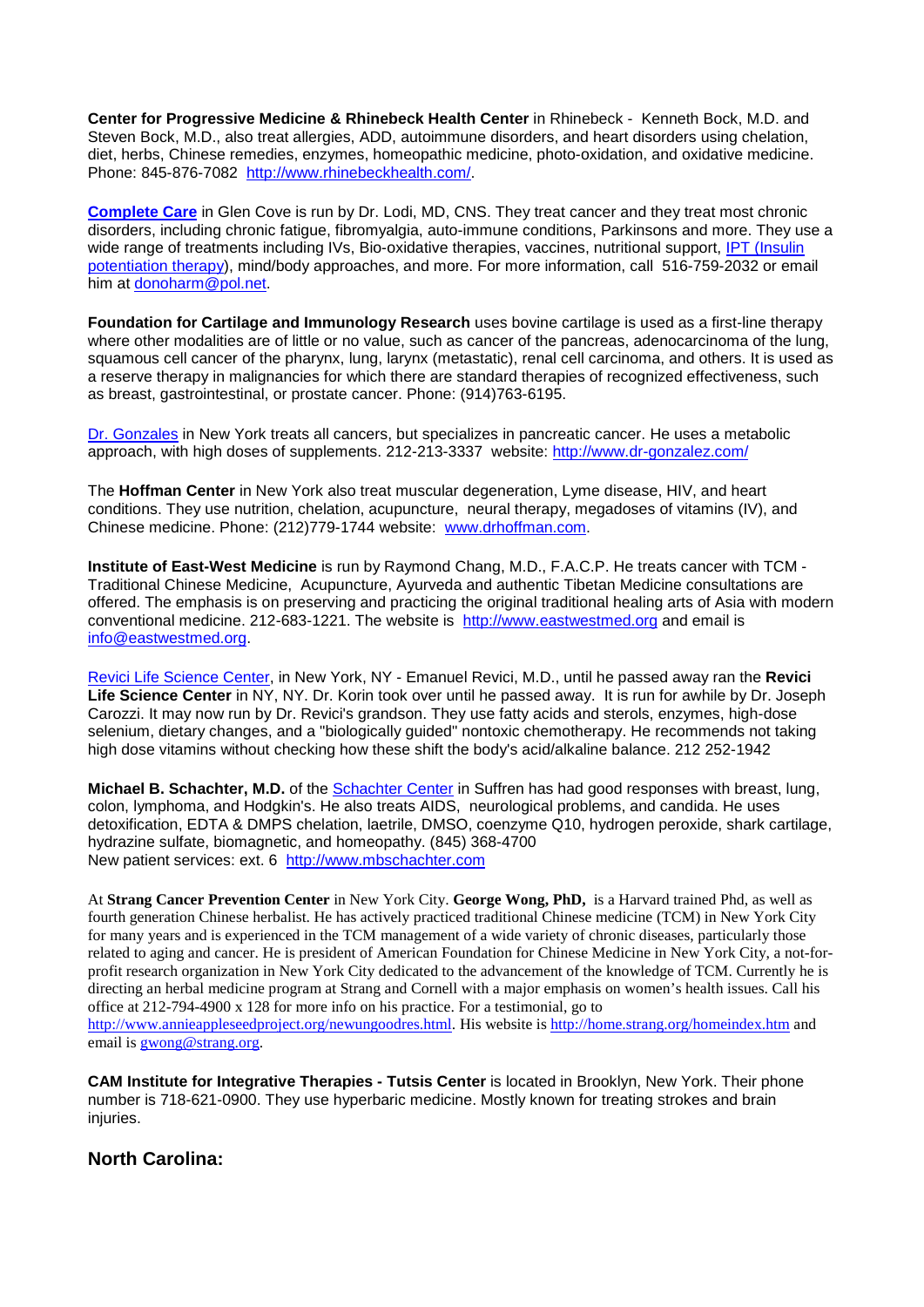**Carolina Center for Bio-Oxidative Medicine** is in Raleigh. They treat cancer and also immune system dysfunctions and cardiovascular disease using ozone, EDTA chelation, hydrogen peroxide, minerals, vitamins, diet, detoxification, hydrotherapy, and lymphatic massage. Phone: (919) 571-4391.

In Southern Pines, **Carolina Health Quest** is run by Keith Johnson, M.D., ASCVD, CAD, PVD. He also treats arthritis, COPD, CFIDS, and hormonal deficiencies. Therapies include chelation, hydrogen peroxide, DMSO, ozone, hormone replacement, and colonics. Phone: 910-695-0335.

**Nature's Path** in Matthews NC also treats Multiple Sclerosis naturally. For cancer, they use intravenous supernutritional treatments, colonic hydrotherapy, nutritional therapy, oxygen therapy, natural hormone replacement, chelation, blood irradiation, and more. They can be reached at 704-849-8266 or through their website at [http://www.anti-aging-doctors.com/page43.htm.](http://www.anti-aging-doctors.com/page43.htm)

## **North Dakota:**

**Brian E. Briggs, M.D.** in Minot gets the best responses with prostate cancer, but he also treats cardiovascular disorders and immune system disorders and uses detoxification, neural therapy, nutrition, chelation IV, amygdalin IV, and supplements. Office 701-838-6011.

#### **Ohio:**

**Essence Of The Spirit** Retreat in Caldwell, Ohio is run by Randy and May Huffman. The retreat is free, but they do accept donations. They use Lee Crock's Energy Stimulator to help the body heal itself. Information on this device is available at [http://www.keelynet.com/biology/crock.htm.](http://www.keelynet.com/biology/crock.htm) (Note: They do not specifically treat cancer, though some people appear to have been helped by this machine. This is a facility where one can experiment with an approach that has not been evaluated and approved. Guests should be under the care and responsibility of a physician as there are no persons available with the medical knowledge that are permitted to administer any form of medical attention.) They can be reached by phone at (740) 783-0021.

**Philip E. Binzel, Jr., M.D.** 667 Waverly Dr. Washington Court House, OH 43160, (740) 335-2974 Author of the book *Alive and Well*. Note: He is retired, but will occasionally accept patients.

**Partners in Wellness** in Cincinnati - Leonid Macheret, M.D., is a general practice doctor who treats cancer and also arthritis, cardiovascular disorders, hypoglycemia, metabolic disorders, diabetes, fibromyalgia, and he also does preventive medicine. He uses chelation, acupuncture, nutrition, orthomolecular, ethnic herbs, Ayurvedic, yoga, and osteopathic manipulation. Phone: 513-851-8790.

**Physicians Care Center** in Powell OH is run by William D Mitchell, DO FACOI. He offers Internal medicine, preventive medicine, and accepts all types of cancer, even later stage cancers. He uses [IPT therapy,](http://www.cancure.org/insulin_potentiation_therapy.htm) nutritional approaches, etc. phone: 614-761-0555 website: <http://www.pcci.ascinet.com/> or email: [wmitchell@ascinet.com.](mailto:wmitchell@ascinet.com)

#### **Oklahoma:**

[Alternative Medicine New Hope Health Clinic](http://www.cancure.org/new_hope_health_clinic.htm) in Jenks uses a holistic approach to treating cancer and other conditions. Treatment is very thorough and involves finding the underlying causes to the cancer and then working to reverse and remove these causes. Detoxification, immune therapy, homeopathy, naturop[athy,](http://www.newhopehealthclinic.com/)  ozone therapy, oxidation, chelation are some of the approaches they use. (877) 544-HOPE (4 6 7 3) [www.newhopehealthclinic.com](http://www.newhopehealthclinic.com/)

**William H. Philpott, M.D**. in Midwest City also deals with pain relief, arteriosclerosis, and degenerative diseases using magnetic therapy. He will help you set up a protocol to follow at home, or he can work with your doctor or even put you in touch with doctors he has trained. Phone: 405-390-1444.

## **Oregon:**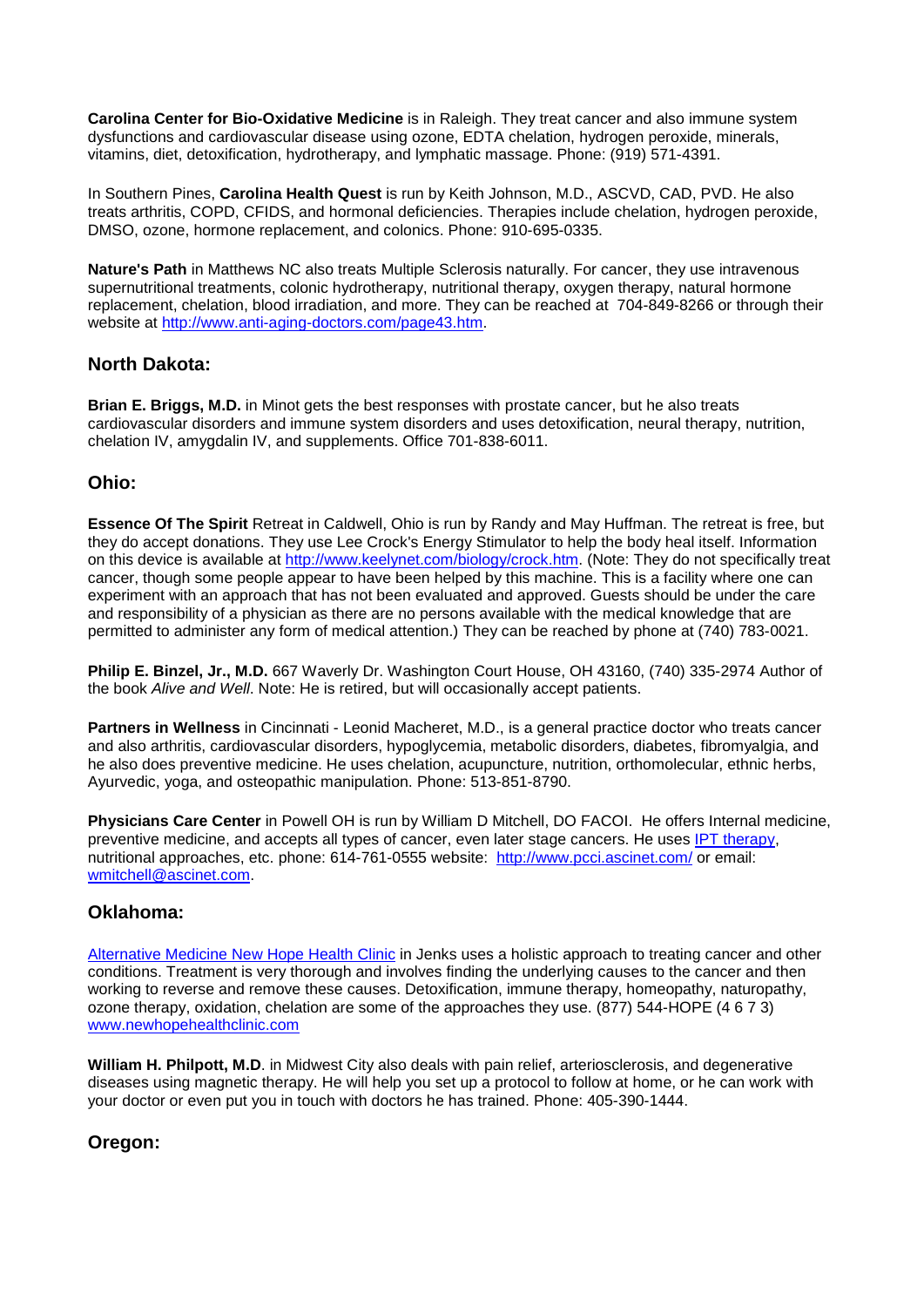**Gateway to Health Naturopathic Clinic** in Portland, is run by Thomas Lee Abshier, ND. He provides Naturopathic diagnosis and treatment of difficult to diagnose and treat medical symptoms. Treatments may include PC SPES. Ph: 503-255-9500 or visit his website [www.naturedox.com/index.html.](http://www.naturedox.com/index.html)

**Acupuncture & Natural Medicine Clinic** in Portland is run by Rick Marinelli, N.D., M.Ac.O.M. The clinic focuses on the successful treatment of chronic disease and pain, and can help with adjunctive cancer therapy, autoimmune and inflammatory disorders, diabetes, and degenerative disc disease. They use naturopathic medicine, acupuncture, Neural Therapy, Prolotherapy, integrated medicine, Orthopedic Medicine, herbal medicine, nutritional medicine, and detoxification. Website: [http://www.natural](http://www.natural-healthmedicine.com/)[healthmedicine.com](http://www.natural-healthmedicine.com/) [info@natural-healthmedicine.com.](mailto:info@natural-healthmedicine.com) (503) 644-4446

**Dr. Paul Anderson** is a Naturopathic Physician in Salem. His website is [http://www.docpaulanderson.com](http://www.docpaulanderson.com/) and the phone number to reach him at is 503-365-0377. Dr. Anderson provides health care for the whole family, integrating conventional and alternative health care. He provides intensive treatment to support the immune system, including I.V. treatment, diet therapy, and detoxification. These same therapies may also help traditional therapies (such as surgery and chemotherapy) work better. Each patient is treated as an individual, and personal choices are supported.

[Tori Hudson, N.D.](http://www.cancure.org/tori_hudson_nd.htm) of "**A Woman's Time**" in Portland, OR is well-known for treating cervical cancer. She uses a precise program of herbs, nutrition, dietary change, and special nontoxic treatments. Phone: 503-222-2322 or visit her website: [www.awomanstime.citysearch.com/.](http://www.awomanstime.citysearch.com/)

[Martin Milner, N.D.,](http://www.cancure.org/dr_milner.htm) in Portland at the Center for Natural Medicine, Inc. uses a naturopathic approach with nutritional and herbal supplementation, exercise, stress reduction, and dietary change. 503-232-1100 <http://www.cnm-inc.com/>

#### **Pennsylvania:**

**Center for Preventive Medicine and Dentistry** in Bala Cynwyd - Howard Posner, M.D., also treats heart disease, arthritis, candida, hypertension, and infertility. He uses megavitamins, herbs, homeopathic remedies, ayurveda, detoxification, and shark cartilage. Phone: 610-667-2927 [www.docposner.com](http://www.docposner.com/)

**Health Achievement Cente**r in Darby also treat arteriosclerosis, arthritis, toxic states, ADD, and chronic fatigue. They use electro-acupuncture, neural, chelation, bio-oxidative, hydrotherapy, and detoxification in their treatments. Phone: 610-461-6225.

**Donald J. Mantell, M.D.** in Sarver also treats arthritis, allergies, and multiple sclerosis. They use metabolic, diet, vitamins, minerals, enzymes, herbs, homeopathy, DMSO, vitamin C, colonics, electro-acupuncture, and chelation. Phone: 412-776-5610.

In Cranberry Township, **P. Jayalakshmi, M.D**. and K.R. Sampathachar, M.D. run The Alternative Medicine and Holistic Medical Center. They treat cancer only using nutrition, oral supplementation, chelation, megavitamins, oxidative, colonics, Ayurvedic, and detoxification. Phone: 215-473-4753 Website: [www.globeworks.com/alternative\\_medicine/index.html.](http://www.globeworks.com/alternative_medicine/index.html)

#### **South Carolina:**

**Health Dimensions Clinics** located in West Columbia and Spartanburg, South Carolina are run by James Shortt, M.D. The Clinics feature Hormone Modulation, Immune Enhancement, Sports Medicine, Oxidative Medicine, Chelation Therapy, Neural Therapy, Kinesiology, Live Blood Analysis and Longevity and cancer treatments. He uses Oxidative Therapy, Chelation Therapy, DMSO, beta glucan, enzymes, and transfer factors as part of his therapy. (803) 755-0114

#### **Tennessee**

**Preventive Medicine and Wellness Clinic** in Old Hickory, TN is run by Russell W. Hunt, M.D. He treats cancer, arthritis, fibromyalgia, chronic fatigue, heart disease, etc. using [IPT therapy,](http://www.cancure.org/insulin_potentiation_therapy.htm) chelation, nutrition, IVs,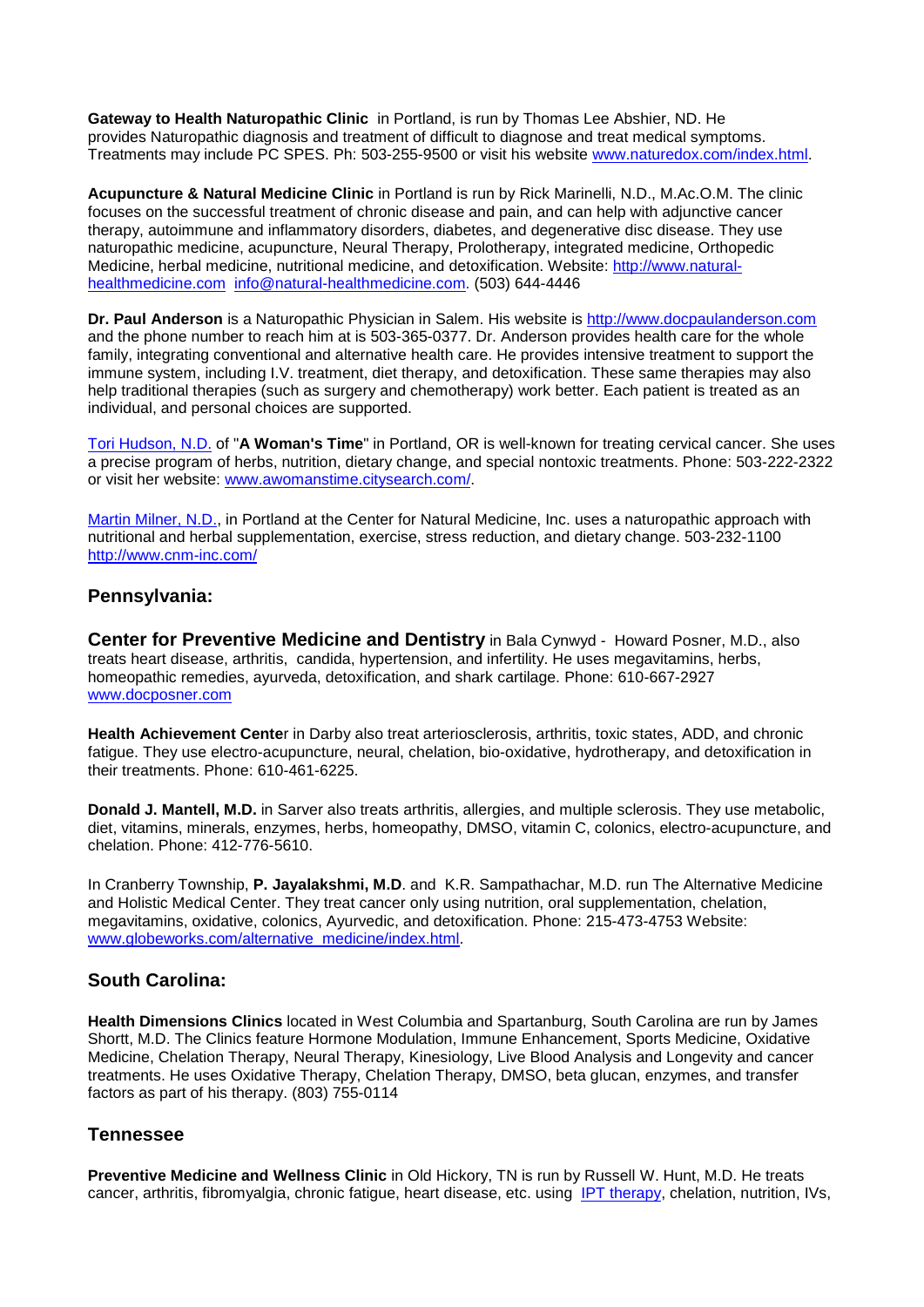conventional approaches along with alternative approaches. works on immune system 615-541-0400 [www.angelfire.com/tn2/preventionmd/](http://www.angelfire.com/tn2/preventionmd/)

#### **Texas:**

[Burzynski Clinic,](http://www.cancure.org/burzynski_institute.htm) in Houston is run by S.R. Burzynski, M.D., Ph.D. They have found their best results with brain cancer. They also treat non-Hodgkins lymphoma, prostate, and kidney cancer. Their main therapy is the use of antineoplastons. Therapy is very expensive here. 713-335-5697 [www.cancermed.com/](http://www.cancermed.com/)

**Energy Health Centre** in Ft. Worth, Texas offers integrative treatments that combine conventional and complementary medicine in the healing of cancer, AIDS, Hepatitis C, fibromyalgia, chronic fatigue and heart disease. They offer adjunctive immunologic support to those individuals suffering from advanced cancer. Treatments include: [IPT therapy,](http://www.cancure.org/insulin_potentiation_therapy.htm) nutritional oral and IV therapy, Tradition Chinese Medicine, bioenergetic medicine (homeopathy, NAET), detoxification (homeovitics and chelation), psychoneuroimmunological (mind-body) therapy, diet, supplementation, high dose Vitamin C IVs, and oxidative medicine. They have a website at<http://www.energyhealth.com/> and can be reached by phone at 817-927-5111. They have a special cancer option and prevention program.

Global Healing Center in Houston, TX, is currently only offering programs in cancer prevention. 713-484- 6550 or<http://www.globalhealingcenter.com/>

**Vladimir Rizov, M.D.**, in Austin gets good results with prostate cancer. He also treats cardiovascular problems, arthritis, fungal infections, and allergies. He uses [IPT therapy,](http://www.cancure.org/insulin_potentiation_therapy.htm) DMSO, vitamins, EDTA, enzymes, nutrition, detoxification, chelation, oxygen, and homeopathy. Website: [www.newvitality.com](http://newvitality.com/) Phone: (512) 451-8149

#### **Utah:**

[BioPulse Rejuvenation Clinic](http://www.cancure.org/bio_pulse.htm) - believe they are closed.

#### **Vermont:**

**Champlain Center for Natural Medicine** in Shelburne, VT is run by Bill Warnock, ND, Lorilee Schoenbeck, ND, and Simon Frishkoff, ND. They treat cancer - all stages, multiple sclerosis, HIV/AIDS, arthritis, Wilson's Syndrome and chronic fatigue. They may use a variety of approaches - homeopathic, anthroposophical, acupuncture, botanic, nutritional, bee venom therapies, and mistletoe. They work with patients who want alternative or integrated approaches to help their immune system while doing or after chemo or other conventional approaches. [http://www.vtnaturalmed.com](http://www.vtnaturalmed.com/) (802) 985-8250

## **Virginia:**

**Integrated Medical Center** in Annandale offers live blood analysis and bio-terrain which show many conditions such as candida, cancer, lymes disease, and parasites. They use chelation, IV vitamin drips, nutrition, acupuncture, Hyperbaric Chamber, colon hydro therapy, and homeopathy. They can be reached at 703-941-3606 or by fax at 703-658-9415.

[Vincent Speckhart, M.D., M.D.H.](http://www.cancure.org/dr_speckhart.htm) in Norfolk, VA uses homeopathic remedies, herbs, and nutritional supplements to remove toxins and repair the immune system. (757) 622-0014

#### **Washington:**

The Leo J **Bolles Clinic** is in Bellevue offers the following services: chelation therapy, IV vitamin therapies, homeopathy, neural therapy, H2O2, detoxification, heavy metal removal, antiviral IV therapy, Electro acupuncture, herbal medicine, oral vitamin therapy, dark field blood evaluation, Thermographic Analysis, EKG Analysis, Anti-cancer Protocols, Chronic Fatigue Therapies, Fibromyalgia treatments, NAET and all [phases of Preventive Medicine. Contact info: 425-881-2224](http://www.cancure.org/dr_donovan_nd.htm) <http://www.bollesclinic.com/>

[Patrick Donovan, N.D.,](http://www.cancure.org/dr_donovan_nd.htm) at the University Health Clinic in Seattle considers diet and nutritional/herbal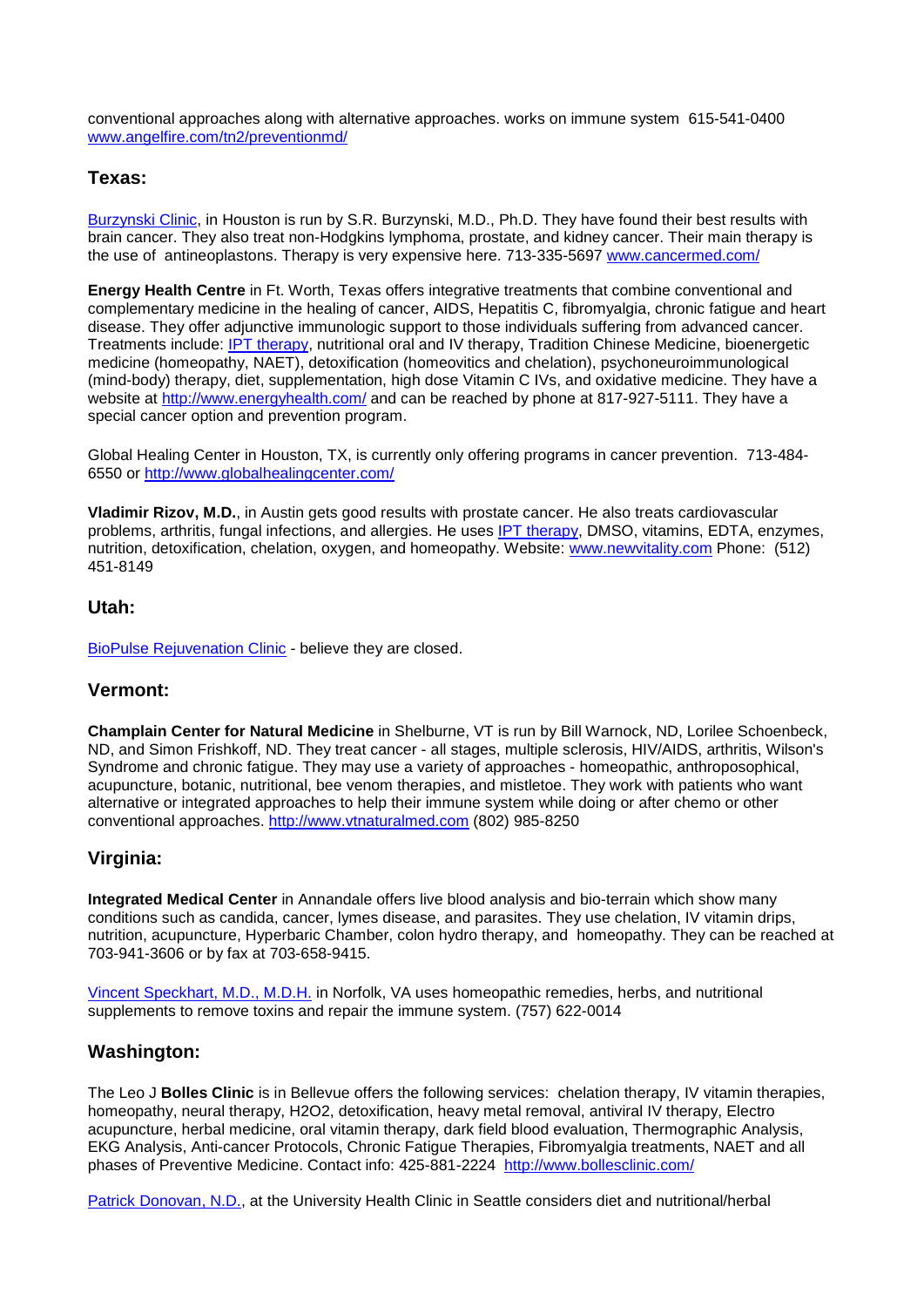supplementation to be critically important. He also feels it is important to understand the psychological side of the disease process. (206) 525-8015

**Northwest Natural Health Specialty Care Clinic,** *Dan Labriola, N.D.***, in Seattle works with patients who** need or want to stay with conventional treatments and uses naturopathic approaches to provide nutritional supplementation to help reduce the side effects of chemotherapy and other harsh treatments. 206-2784- 911[1http://www.nwnaturalhealth.com/](http://www.nwnaturalhealth.com/)

**Pacific Center for Naturopathic Medicine** in Bellingham is run by Rachelle Herdman, N.D., M.D. They treat cancer and autoimmune, neurological, cardiovascular, digestive disorders, and chronic fatigue. They use nutrition, diet, Ayurveda, homeopathy, botanical medicine and teas, herbal tinctures, plant extracts, and a variety of supplements. Second location in Canada. Phone: 360-734-0045.

**The Paracelsus Clinic** in Federal Way is run by Dr. Dorman. They treat a variety of conditions, primarily with prolotherapy and chelation. Their website is: <http://www.paracelsusclinic.com/> or they can be reached by phone at 253-529-3050.

#### **Wisconsin:**

**Waisbren Clinic** in Milwaukee, run by Burton A. Waisbren, Sr., M.D., treats carcinoma, lymphoma, multiple sclerosis, and chronic fatigue syndrome. Therapies they use include BCG, Coley's vaccine, lymphoblastoid lymphocytes, vaccines, Interleukin2, and Interferon. [www.waisbrenclinic.com](http://www.waisbrenclinic.com/) 414-272-1929

\*\*\*\*\*\*\*\*\*\*\*\*\*\*\*\*\*\*\*\*\*\*\*\*\*\*\*\*\*\*\*\*\*\*\*\*\*\*\*\*\*\*\*\*\*\*\*\*\*\*\*\*\*\*\*

The information on this page is provided by The Cancer Cure Foundation based on information we have received from a variety of sources, including the clinic itself, feedback from people who have gone to the clinic, and in some cases from clinic tours. The listing of a doctor or clinic here does not signify an endorsement by the Cancer Cure Foundation, unless we have indicated it. We encourage you to check out each clinic by visiting the clinic if possible, talking to people who have gone to the clinic (ask the clinic for contact information of people who have gone to the clinic), and by checking with [other organizations](http://www.cancure.org/organizations_additional.htm) as to what they know about the clinic. There are also some [forums](http://www.cancure.org/links.htm) you can join to get feedback from others. We would also be happy to tell you what we know about any of these clinics.

If you do go to any of these clinics for treatment, be sure to mention you heard about them through The Cancer Cure Foundation, and be sure to let us know about your experience, positive or negative. Any feedback you can offer may help others who are trying to decide which clinic to go to or which therapy to use.

# **List of Clinics in CANADA Offering Alternative Therapies**

The listing of a doctor or clinic here does not signify an endorsement by the Cancer Cure Foundation. We will add additional information about each clinic as soon as our staff has a chance to contact them. If we have a separate page for the clinic, there will be a hyperlink to that page. In addition, we are putting together a database that will include details including contact information, size of clinic, costs if available, whether they take insurance, etc. If you would like us to check our database to see if we have this information available on a particular clinic, or if you would like us to contact a clinic on your behalf, contact our office by emailing us at corf@cancure.org, or by calling us at (800) 282-2873 or (805) 498-0185 9-5 PST.

If you do go to a clinic for treatment, be sure to let us know about your experience. Any feedback you can offer may help others who are trying to decide which clinic to go to or which therapy to use.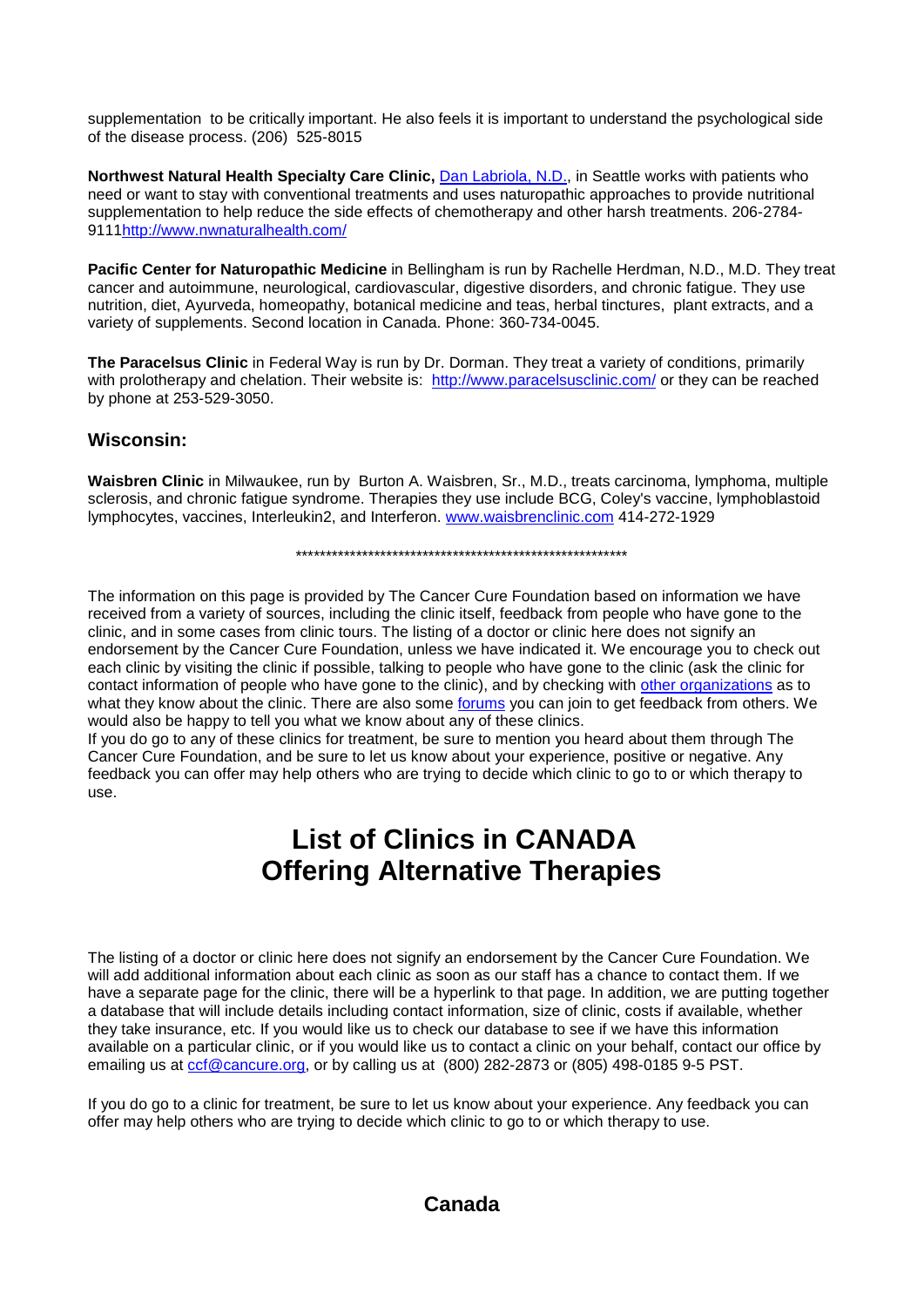**Centre for Integrated Healing** in Vancouver, BC has an introductory program that consists of 12 hours of seminars and workshops over a two day period, including an introduction to complementary cancer care and healing, meditation, healthful nutrition, visualization, group sharing, decision making, vitamins, supplements and an opportunity to discuss a wide variety of complementary cancer care modalities with the Centre's practitioners. They help put together an integrated cancer care program, that might include Floressence, MRV vaccine, 714X, cimetidine, indomethacin, and Hydrazine Suflate. [www.healing.bc.ca](http://www.healing.bc.ca/) (604) 734-7125

**Jim Chan, ND in** Vancouver, BC is an acupuncturist and doctor of Chinese Medicine. He works with cancer patients using alternative therapies and nutrition. He has a very good reputation. 604-435-3786

**Cose, Inc**., in Rock Forest, Quebec is primarily run by Gaston Naessens, Francoise Naessens, Stephane Sdicu, and Daniel Sdicu. They treat cancer and multiple sclerosis, rheumatoid arthritis, and degenerative diseases. Their main therapy is 714X. Note: Gaston Naessens invented the Somatoscope, a microscope capable of reaching 30,000X magnification and a condenser permitting ultramicroscopy to help in diagnosing cancers. Note: The clinic is currently closed, but it may be reopening. For info on 714X and Gaston Naessens, go to [www.cerbe.com.](http://www.cerbe.com/)

**Highline Oxyzone, Oxygen Therapies** in Vernon, BC provides adjunctive therapies for cancer, HIV/AIDS, post stroke, chronic brain-trauma neurological conditions such as M.S., Cerebral Palsy, etc. and autoimmune disorders. They use ozone, hyperbaric oxygen therapy, detoxification, lymphatic drainage, and intravenous vitamin therapies. They can be reached by phone at 250-503-2111 or by fax at 250-542-1574.

**HOC Centre for Progressive Medicine - Dr. Thao Nguyen** in Coquitlam, BC uses hyperbaric oxygen, hydrogen peroxide, ozone, Bio-Oxidative Medicine, Balneotherapy, IV / Chelation. It is a Hyperbaric oxygen centre with a naturopathic physician on staff. Their focus is on neurological conditions as well as adjunctive care for cancer and HIV/AIDS. They can be reached by phone at 604-520-3941 or by fax at 604-520-9869.

[Abram Hoffer, M.D., Ph.D.](http://www.cancure.org/hoffer.htm) practices in British Columbia. He is considered a pioneer in the use of nutritional substances for healing. He uses high doses of Vitamin C along with other supplements, and a low-fat, lowsugar, dairy-free diet. 250 386 8756 **<http://www.islandnet.com/~hoffer>**

**Kelowna Naturopathic Clinic** in Kelowna, BC is run by Dr. Garrett Swetlikoff, ND. He is a naturopathic physician who has a family practice and utilizes biological medicine. He uses a wide variety of modalities, including but not limited to, clinical nutrition, botanical medicine, homeopathy, intravenous high dose vitamin/minerals, Ukrain, [B17 oral and IV,](http://www.cancure.org/laetrile.htm) neural therapy, ozone, IV hydrogen peroxide, photo oxidation, thymus injections, IV DMSO, Heckel whole body hyperthermia, [Insulin Potentiation Therapy,](http://www.cancure.org/insulin_potentiation_therapy.htm) Potassium and Insulin IV, Helixor mistletoe therapy, Photocell, Clodronate, Heparin,Pulsed electromagnetic field therapy, Ionized O2, Blood and Urine vaccines, Sanum pleomorphic remedies, IV Garlic, PCSPES, Chelation therapy IV and oral, Enzymes, various diets and alot of "care and love" - his words. phone: 250-868-2205 or email: [gswetlikoff@home.com](mailto:Gswetlikoff@home.com)

[Natural Therapeutics Limited](http://www.cancure.org/natural_therapeutics_ltd.htm) in Toronto, Canada. We believe this clinic has been shut down.

**Northern Health Inc.** in Ontario - Rudolf E. Falk, M.D., who was associated with this clinic has passed away. It has been replaced by the **Nasri Chelation Clinic**. Dr. Durenfeld and Dr. Nasri are continuing where he left off using a variety of approaches including vitamin C, hyaluronan, HA, hyperthermia, Intravenous Poly MVA with Hyaluronic Acid, Iscador, Laetrile, Tumorin, Hydrogen Peroxide, Neural Therapy, Wobe-mugos, Dendritic vaccine, Infra red Sauna. They also use low-dose chemotherapy, non-steroidal anti-inflammatory drugs, and high doses of vitamin C, all of which are combined with hyaluronic acid, which is a targeting carrier molecule. The use of hyaluronic acid allows for better penetration of the drug to the tumor, and also better targeting, so the severe side effects of drugs are not felt. In operation since 1986. Phone: (705)735- 2354. website: [www.nasrichelation.com.](http://www.nasrichelation.com/)

**Pacific Center** in Vancouver is run by Rachelle Herdman, N.D., M.D. They treat chronic problems, including cancer, autoimmune, neurological, cardiovascular, digestive disorders, and chronic fatigue. Treatments include: nutrition, diet, Ayurveda, homeopathy, botanical medicine & teas, herbal tincture, plant extracts, supplements, mind-body medicine-in-depth and counseling. Phone: (604)734-0244.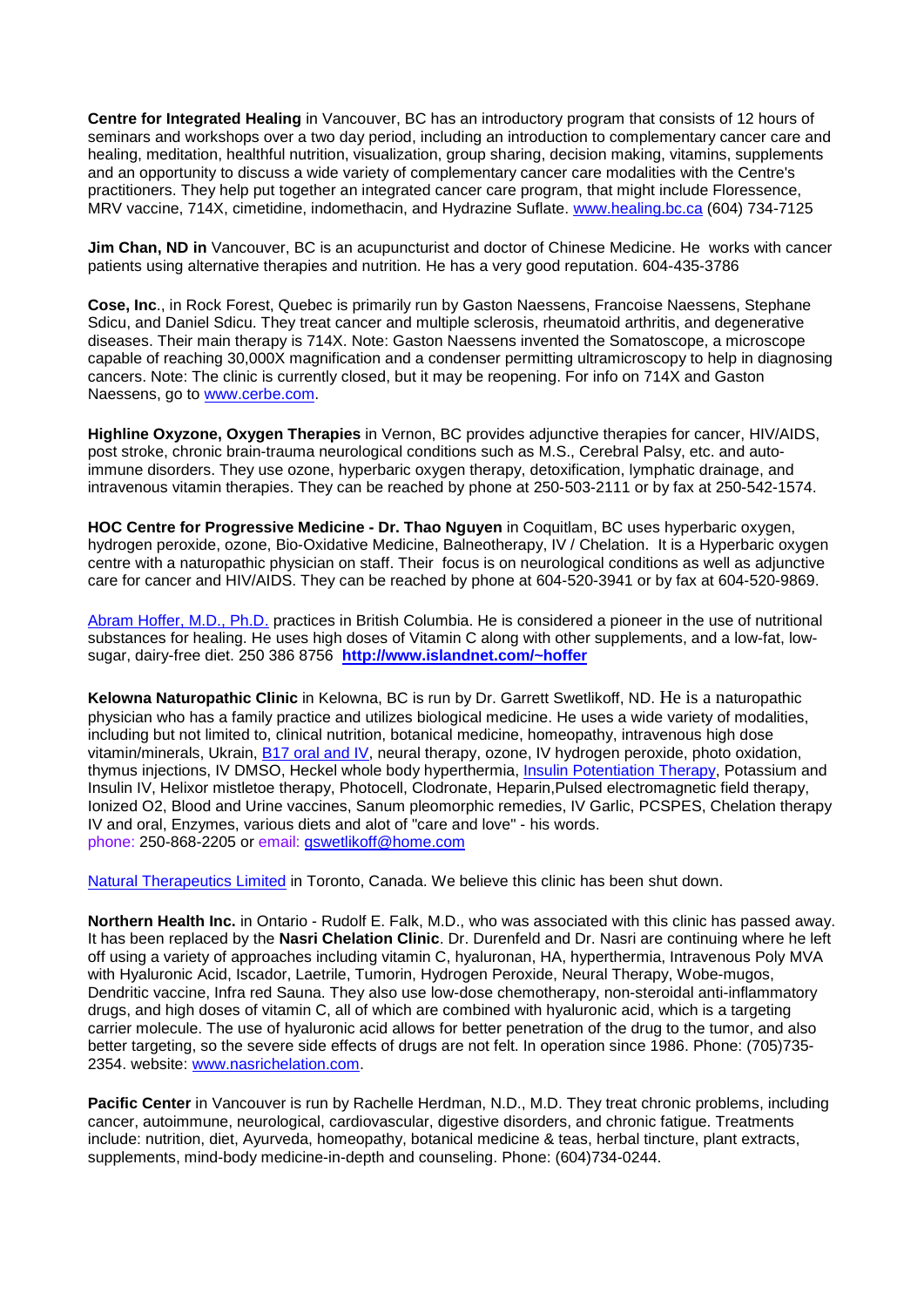**Richmond Alternative Medical Clinic** in Richmond, BC - Dr. Martin Kowk, ND, MSAOM, RAC, uses traditional (TCM) Chinese herbal medicine, acupuncture, acupoint injections, clinical nutrition, homeopathic medicine, chelation therapy, ozone, IV therapy, and more. They also treat autoimmune disorders and do amalgam and heavy metal detoxification. Phone: 604-207-0167

**Schafer's Health Centre**, in Saskatchewan run by Dr. Sir Leo J. Schafer, M.H., R.H.C., L.C.S.P., also treat AIDS, degenerative diseases. He uses, herbology, magnets, diet, nutrition, Rife, and over 220 herbal formulas. They also sell Rife machines. In operation over 20 years. Phone: (306) 228-2512.

**Vital Path Health Centre** in British Columbia treats cancer fibromyalgia, liver disease, and stroke using hyperbaric oxygen, homeopathy, oxygen, Chinese herbs, Essiac and Hoxsey in some cases, diet, and acupuncture. Psychological therapies are also used, such as guided imagery and positive affirmations. Their website is<http://www.vitalpathhealthcentre.com/> for more information. (250) 549-1400

# **List of Clinics in EUROPE Offering Alternative Therapies**

## **Clinics outside of the United States**

The listing of a doctor or clinic here does not signify an endorsement by the Cancer Cure Foundation. We will add additional information about each clinic as soon as our staff has a chance to contact them. If we have a separate page for the clinic, there will be a hyperlink to that page. In addition, we are putting together a database that will include details including contact information, size of clinic, costs if available, whether they take insurance, etc. If you would like us to check our database to see if we have this information available on a particular clinic, or if you would like us to contact a clinic on your behalf, contact our office by emailing us at [ccf@cancure.org,](mailto:CCF@cancure.org) or by calling us at (800) 282-2873 or (805) 498-0185 9-5 PST.

If you do go to a clinic for treatment, be sure to let us know about your experience. Any feedback you can offer may help others who are trying to decide which clinic to go to or which therapy to use.

## **Austria**

**The Kroiss-Cancer-Center for Alternative Cancer Therapy** run by Dr. Thomas Kroiss in Vienna, Austria is especially known for treating breast cancer, cancer of lung, colon/rectum, prostate, brain tumor, leukemia, liver metastases, bone metastases, and ovarial tumors, using Their website is <http://www.kroisscancercenter.com/> and they can be reached by phone at 43-1-982 57 67 or by fax: 43-1- 982 69 92.

## **Denmark**

**[Humlegaarden Complementary Cancer Clinic](http://www.cancure.org/humlegaarden.htm)** - Since 1945, Humlegaarden has been one of Scandinavia's most well-known private cancer clinics, using alternative therapies along with chemotherapy if necessary. 45 491 32 465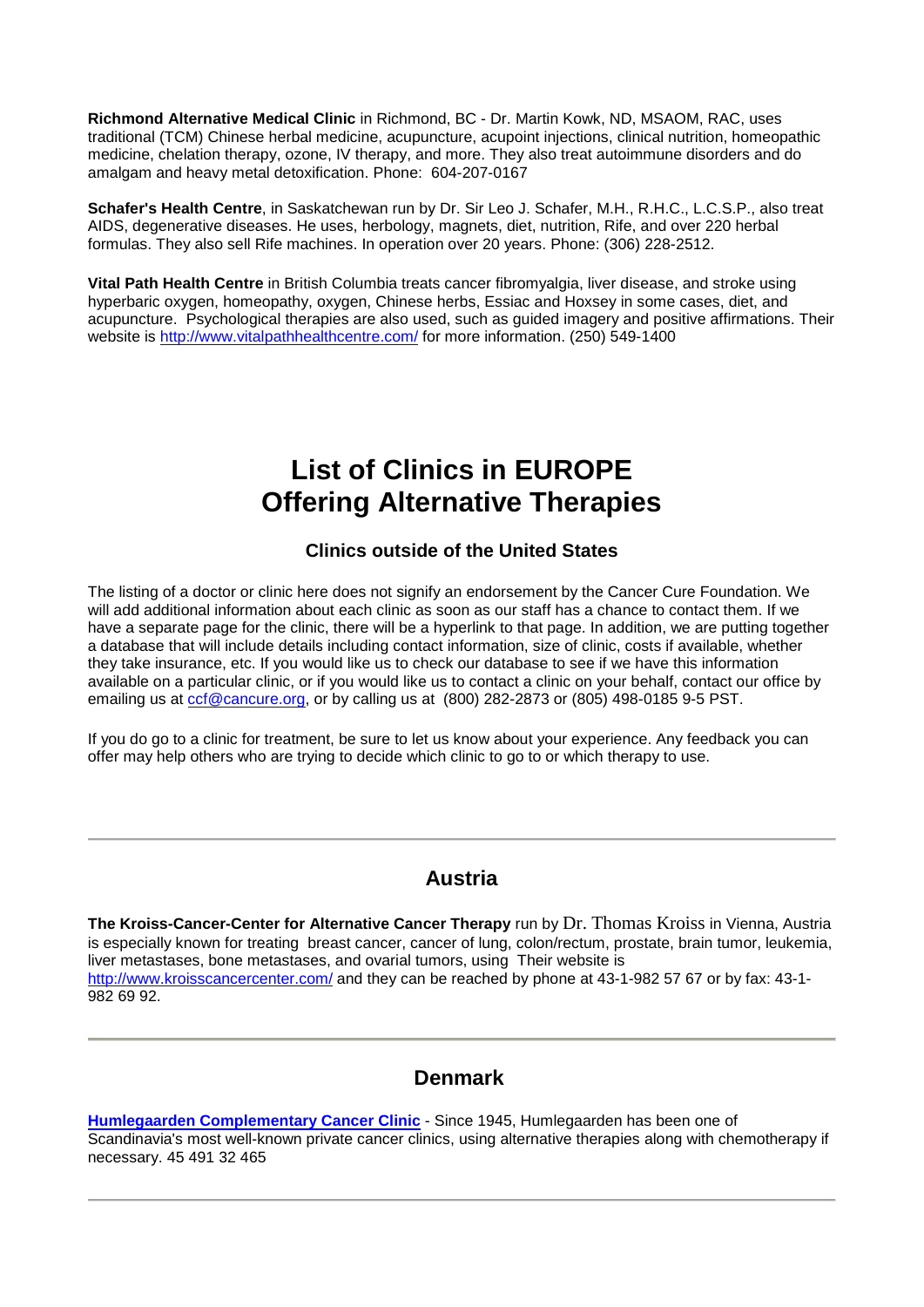## **England/UK**

**Brackendene Clinic**, run by Dr. Paul Layman is in Dorset, England. They carry out metabolic therapy and give B17 IVs. You can contact him at: Tel. 01202 824109/ Fax 01202 820739.

**The Bristol Cancer Help Center** in England is run by Dr. R.M. Daniel, B.Sc., M.B.B.Ch. The clinic opened in 1980. They use diet, immune stimulators, vitamins, minerals, herbal extracts, Bach flower remedies, shiatsu, massage, and many creative techniques. Their website is<http://www.bristolcancerhelp.org/> or contact: 0117 980 9500 Fax: 0117 923 9184.

[Callebout, M.D.](http://www.cancure.org/dr_callebout.htm) in London, England uses numerous herbs, nutritional supplements, enzymes, and substances uniquely tailed to fight cancer, along with a detoxification regime, an overhaul of the patient's diet, and psychological tips for "health survivorship." 011 44 207 2 55 2232 or Mobile: 44 7930 336348

**Dove Clinic for Integrated Medicine in Hants.** They tailor their tests and treatments to the individual. They may use Laetrile and Dendritic Cell Therapy to reduce tumor size, C-statin from bindweed for angiogenesis inhibition, homeopathy, diet and nutrition, autohemotherapy or intravenous ozone, acupuncture, whole body negative ionisation, and life style changes/mind/body approaches. They treat late stage cancers and many chronic diseases. Their website is [http://www.doveclinic.com](http://www.doveclinic.com/) and they can be reached by phone at 01962 718 000.

The [Issels Cancer Treatment is](http://www.cancure.org/issels_therapy.htm) a 50 year old therapeutic system originating in Europe. Therapy includes: detoxification, nutritional support, supplementation of vitamins, minerals and enzymes, Chelation Therapy, acupuncture, massage therapy, counseling, Oxygen/Ozone Therapy, vaccines, light therapy, and a truly integrated approach to treating cancer.

The Park Attwood Clinic in Worcestershire uses a combination of treatments, including anthroposophical approaches, in conjunction with conventional medication when needed. They treat a wide range of illnesses including cardio-vascular diseases, musculo-skeletal disorders, neurological problems, immunological disorders, and cancer. Tel: +44 (0) 1299 861444 or Fax: +44 (0) 1299 861375. Full details at their website [www.parkattwood.org.](http://www.parkattwood.org/)

## **Germany**

[BioPulse Rejuvenation Clinic](http://www.cancure.org/bio_pulse.htm) - The Bio Pulse Clinic in Mexico has been stopped from using some of the therapies they were using. We aren't sure about the clinic in Germany.

**Bio Med Klinik** in Bad Borgzabern is run by E. Dieter Hager, M.D., Ph.D., since 1989. They treat cancer as well as other immunodeficiencies, including chronic fatigue syndrome. They use many therapies including hormone therapy, hyperthermia, immunotherapy (ASI/tumor vaccination), thymus peptides, and electrotherapy (galvanotherapy). Complementary oncology, immunology and hyperthermia. Contact info: 49 / 63 43 / 7 05 - 0<http://www.biomed-klinik.de/bmgruwo1en.htm>

**Hartmut Baltin, M.D.** between Salzburg and Munich treats cancer, multiple sclerosis, HIV, and autoimmune diseases. He uses diet, plant extracts, hyperthermia, ozone, vaccinations, minerals, vitamins, psychotherapy, surgery, and acupuncture. Tel.: 0049-08052-4176.

**[Hufeland Clinic](http://www.cancure.org/hufeland_clinic.htm) for Holistic Immunotherapy** in Bad Mergentheim Germany uses a treatment based on a well-established concept developed by Dr. Josef Issels, which is a holistic approach using fever therapy, hyperthermia and immunobiological medicine. They treat most cancers including breast, melanoma, prostate, colon, kidney, brain, and sarcomas, as well as arteriosclerosis. They also use colonics, eumetabolic, homeopathic, vitamins, minerals, enzymes, ozone, oxygen, hydrogen peroxide, chelation, hydrotherapy, acupuncture, and nutrition. 49 7931/536-0 [http://www.hufeland](http://www.hufeland-klinik.de/Englisch/hufeland_clinic.htm)[klinik.de/Englisch/hufeland\\_clinic.htm](http://www.hufeland-klinik.de/Englisch/hufeland_clinic.htm)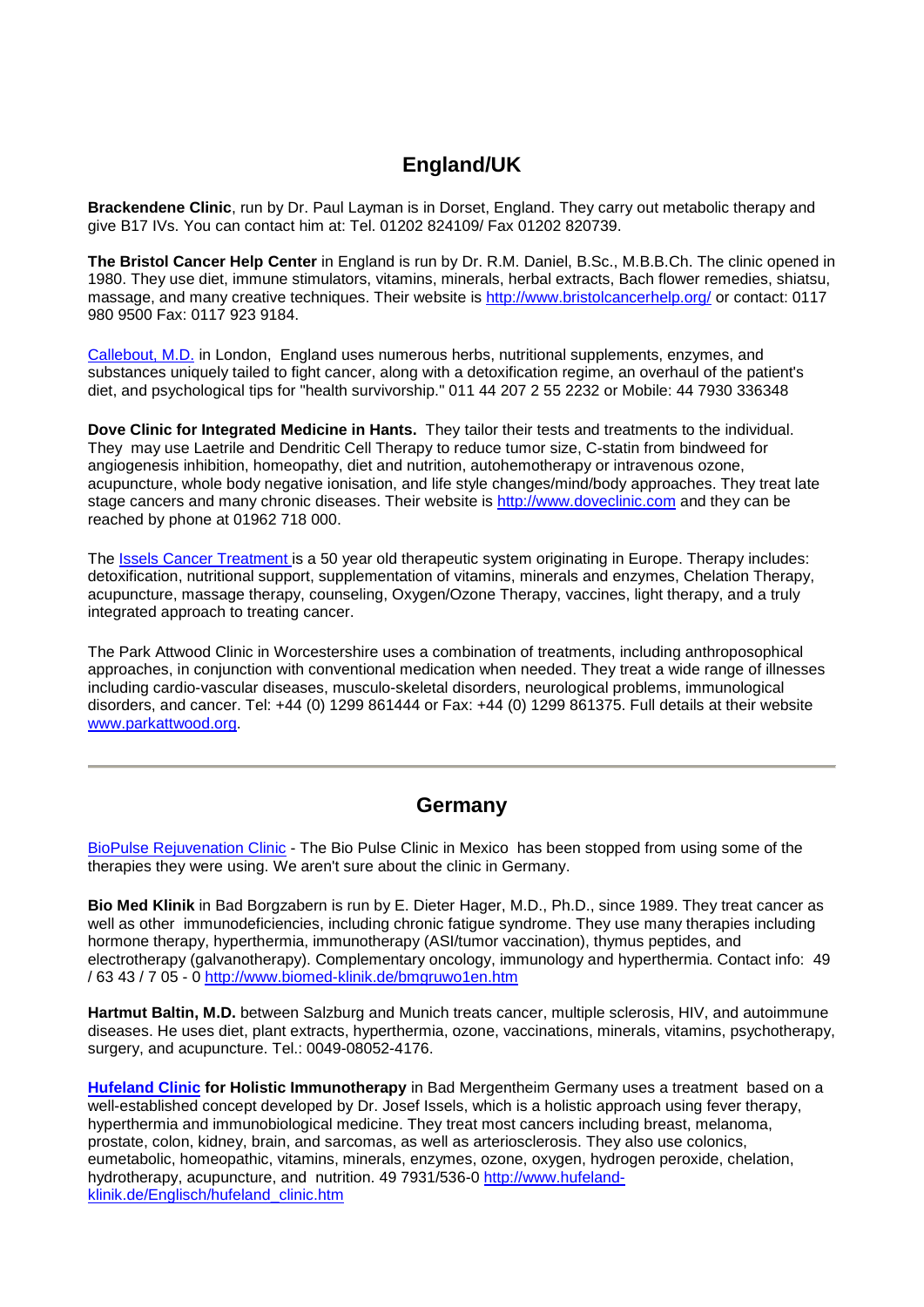**Dr. Helmut Keller** treats cancer as well as multiple sclerosis, chronic polyarthritis, Crohn's disease, and neurodermatitis using preventative programs, immune evaluations, vitamins, minerals, and hyperthermia. [Phone: 011-49-9288-5166. We show he has moved to](http://www.cancure.org/klinik_st_george.htm) [Stella Maris Clinic](http://www.cancure.org/stella_maris_clinic.htm) in Mexico.

[Klinik St. Georg](http://www.cancure.org/klinik_st_george.htm) in Bad Aibling, Germany is run by Dr. Douwes. Their standard cancer protocol is a week of detoxification and the strengthening of the immune system with diet and nutritional supplements, followed by two weeks of localized hyperthermia treatment and low-dose chemotherapy. Best to fax them at 011+49- 8061-498-455 [http://www.klinik-st-georg.de/englisch/Frameset.html.](http://www.klinik-st-georg.de/englisch/Frameset.html) We have received a few complaints about this clinic - Go to our [web page](http://www.cancure.org/klinik_st_george.htm) on them for additional information.

**Hans Nieper's clinic** is in Hanover, north of Frankfurt. Although he is no longer alive, the office is still open and they treat cancer, multiple sclerosis, arteriosclerosis, coronary disease, amyotrophic lateral sclerosis, rheumatoid arthritis, and osteoporosis. Therapies include eumetabolic therapy, gene repair, beta-carotene, dialdehydes, squalene-ascorbate, ureylmandelonitrile, laetrile, and enzymes. (Trying to confirm contact info: 011-49-511-348-08-08 or Fax: 011-49-511-318417.)

**Institute for Immunology and Thymus Research** in Bad Harzburg outside of Hanover is run by Milan C. Pesic, M.D. They have had the best response with treating the following cancers: lung, bladder, colon, pancreatic, breast, Hodgkin's, non-Hodgkins, and Kaposi's sarcoma. They use THX/Thymex-L, a thymus extract for the immune system. Tel.: 0049-5322-960541

#### **Hungary**

**United Cancer Research Institute**, in Budapest is run by Dr. Laszlo K. Csatary and Eva Csatary. They can be reached via a Fort Lauderdale phone/fax number: 954-525-3120. This clinic uses a not-so-new Virus Therapy that they have been researching and developing for over 30 years. They have patients that are in remission since their inception. 954-525-3120

#### **Ireland**

**The East Clinic in Killaloe** in County Clare/Killaloe is run by Paschal Carmody, M.B., B.Ch., D.C.H., D.Obs. It was established over 20 years ago. They treat cancer as well as cardiovascular disease, musculoskeletal, dermatological, hematological, and neurological disorders. They use immune modulating, live cell treatment, ozone, hyperthermia, chelation, and nutritional supplement therapy. Tel: 001 353 61 376349/376206. Fax: 001 353 61 376773.

#### **Portugal**

**Health Center of Lisbon** is run by Serge Jurasunas, ND. It was established over 15 yrs ago. They treat most cancers, especially breast, stomach, prostate, colon, pancreas, and brain; as well as multiple sclerosis, and Parkinson's. The therapies they use include: Geoxy 132, chitin, Ukraine therapy, bamboo leaf extract, SGE, SOD, LEM, aloe vera injections, xian tian, propermyl, DMSO, enzymatic, hematoxilan, live cell, tributyrrate, nucleic acid, and peptides. 00351-1-347-1117

#### **Spain**

**J. Buxalleu Font** in Barcelona treats solid tumors using self-vaccination with gamma globulin. He has used this therapy since 1965. 0034-93-792-0489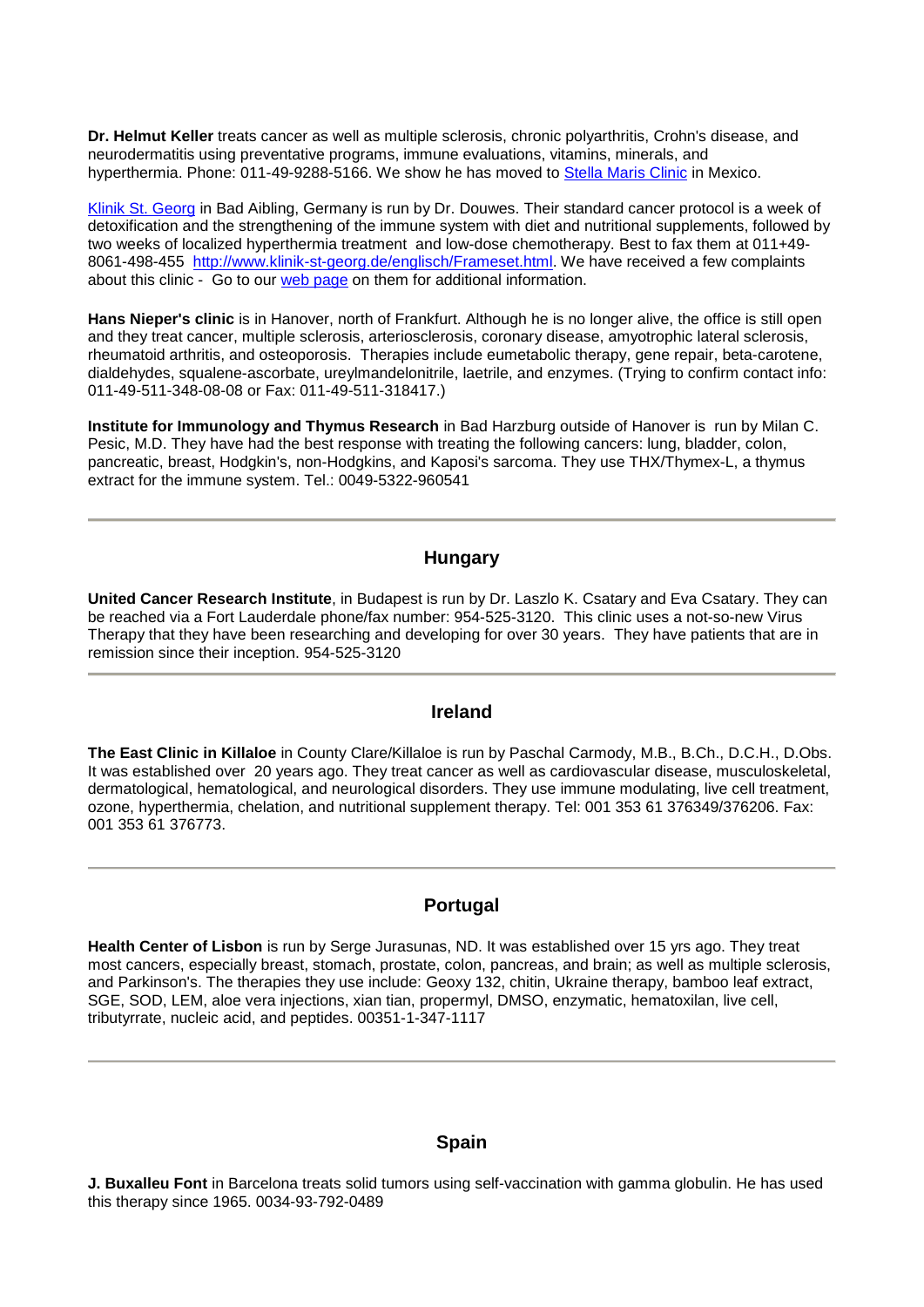[Las Mariposas Clinic](http://www.cancure.org/las_mariposas_clinic.htm) in Malaga, Spain - treats any problem with chronic diseases and degeneration, especially cancer. Their clinic, as far as we know, is the only clinic in the world that **offers a full refund of all clinical consultation fees** to any cancer patient that is treated by them that does not see any noticeable improvements within ninety days after following their therapy. Their program uses HLB - high blood resolution analysis to allow them to tailor their approach to your specific endogenic (immune) status and hormonal needs, EAP (Electro-Acupuncture) treatment, and Dr. Budwig's protocol.

#### **Switzerland**

**Aeskulup** in Brunnen - <http://www.aeskulap.com/e/index.htm> - has approaches similar to Klinik St Georg in Germany and they are a well known clinic in Switzerland. They use Classical homeopathy, neural therapy, TCM - traditional Chinese medicine, acupuncture, anthroposophic medicine (mistletoe), fever therapy (hyperpyrexia), blood-oxygen therapy, ozone therapy, hyperthermia - whole body and local, galvanotherapy, and more. 41 41 825 48 61or [info@aeskulap.com.](mailto:info@aeskulap.com)

**[CSCT](http://www.cancure.org/csct.htm)** has closed the clinic in Switzerland. Their clinic in Mexico has also been shut down.

Fred Vogeli is opening a clinic in Switzerland. He uses Hulda Clark's approaches. Go to [www.drclark.net](http://www.drclark.net/) or email [info@drclark.net](mailto:info@drclark.net) for more info.

**Lukas Klinik**, CH-4144 Arlesheim, Phone: 011-41-61-72-3333. Their website is [http://www.lukasklinik.ch/English/Default1.htm.](http://www.lukasklinik.ch/English/Default1.htm) They use [Mistletoe](http://www.cancure.org/iscador_mistletoe.htm) in their treatment programs. They aim to give special consideration not only to the physical situation of the sick individual but also to his or her soul and spirit. The work bases on the insights gained in anthroposophically extended medicine which was developed by Rudolf Steiner and Ita Wegman.

**[Paracelsus Klinik Center for Holistic Medicine and Dentistry](http://www.cancure.org/paracelsus_clinic.htm)** combines holistic medicine, naturopathic treatments and biological dentistry. They work with some clinics in the U.S. In US, contact 508-748-0816.

**Serafin Naturheilpraxis AG** in Wolfhalden, Switzerland uses Electro-acupuncture, chiropractic, darkfield microscopy, laser therapy, pain management, immune system modulations, most natural healing methods for treating chronic diseases, including cancer. This includes enzymes, mistletoe, thymus therapy, hyperthermia, and vaccines.

Ph. + 41 (0)71 891 32 40 or fax.+ 41 (0)71 891 32 47 Their website:<http://www.serafin.ch/coco.htm> or e-mail-address: [cheitz@searfin.ch](mailto:cheitz@searfin.ch)

#### **United Kingdom See England above**

\*\*\*\*\*\*\*\*\*\*\*\*\*\*\*\*\*\*\*\*\*\*\*\*\*\*\*\*\*\*\*\*\*\*\*\*\*\*\*\*\*\*\*\*\*\*\*\*\*\*\*\*\*\*\*

The information on this page is provided by The Cancer Cure Foundation based on information we have received from a variety of sources, including the clinic itself, feedback from people who have gone to the clinic, and in some cases from clinic tours. The listing of a doctor or clinic here does not signify an endorsement by the Cancer Cure Foundation, unless we have indicated it. We encourage you to check out each clinic by visiting the clinic if possible, talking to people who have gone to the clinic (ask the clinic for contact information of people who have gone to the clinic), and by checking with [other organizations](http://www.cancure.org/organizations_additional.htm) as to what they know about the clinic. There are also some [forums](http://www.cancure.org/links.htm) you can join to get feedback from others. We would also be happy to tell you what we know about any of these clinics.

If you do go to any of these clinics for treatment, be sure to mention you heard about them through The Cancer Cure Foundation, and be sure to let us know about your experience, positive or negative. Any feedback you can offer may help others who are trying to decide which clinic to go to or which therapy to use.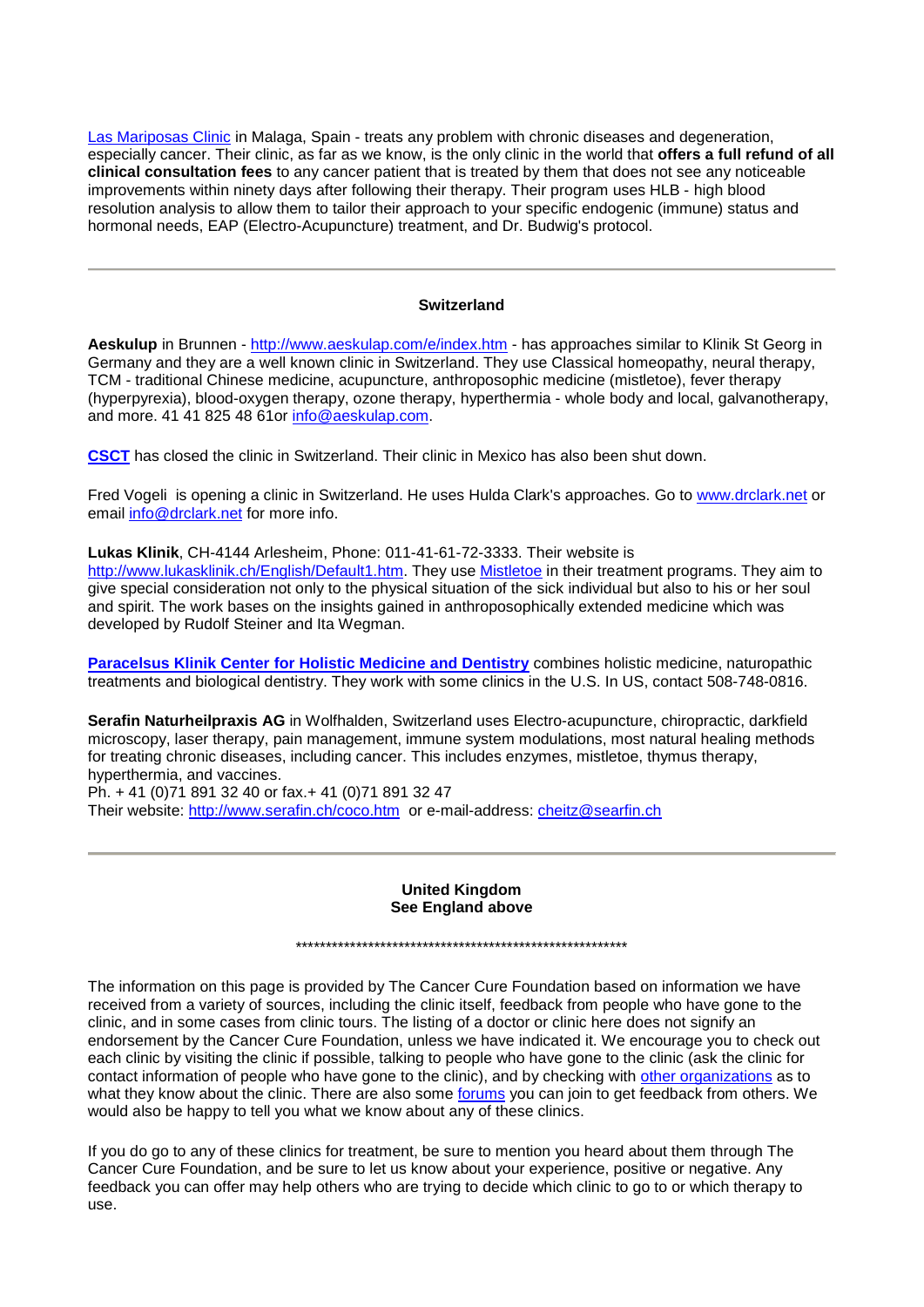# **List of Clinics in ASIA / OCEANIA Offering Alternative Therapies**

The listing of a doctor or clinic here does not signify an endorsement by the Cancer Cure Foundation. We will add additional information about each clinic as soon as our staff has a chance to contact them. If we have a separate page for the clinic, there will be a hyperlink to that page. In addition, we are putting together a database that will include details including contact information, size of clinic, costs if available, whether they take insurance, etc. If you would like us to check our database to see if we have this information available on a particular clinic, or if you would like us to contact a clinic on your behalf, contact our office by emailing us at [ccf@cancure.org,](mailto:CCF@cancure.org) or by calling us at (800) 282-2873 or (805) 498-0185 9-5 PST.

If you do go to a clinic for treatment, be sure to let us know about your experience. Any feedback you can offer may help others who are trying to decide which clinic to go to or which therapy to use.

## **Hong Kong**

**Optimum Health Centre** in Causeway Bay is run by Alexander Yuan, B.A., D.C., N.D., D.Ht. It was established in 1987 and is one of the oldest & largest health centers in Hong Kong. They treat a full range of health problems, including AIDS and cancer. They use gastrointestinal tract cleansing, colon hydrotherapy, herbal, nutritional, constitutional hydrotherapy, ionic, enzymes, supplements, and diet. 2577-3798 <http://www.naturalhealing.com.hk/ohc.htm>

#### **Japan**

**Holistic Keihoku Hospital** in Tokyo is run by Tsuneo Kobayashi, M.D. They treat many cancers including bone, breast, liver, ovarian, and colon; as well as cirrhosis of the liver; and chronic hepatitis. They use lymphocyte therapy, LAK therapy, plasma exchange, herbal, refreshment therapy (enhancement of natural healing), psychoimmunomodulation, and immuno-thermo-chemotherapy. 0081-03-3946-7271

#### **New Zealand**

**Bay of Plenty Environmental Health Clinic** in Tauranga is run by Mike Godfrey, M.B.B.S. In addition to cancer they treat Alzheimer's, cardiovascular disorders, and other chronic diseases using nutrition, immunosupportive therapies, detoxification, chelation, acupuncture, and homeopathy. They also do mercury amalgam investigations.

#### **Phillipines**